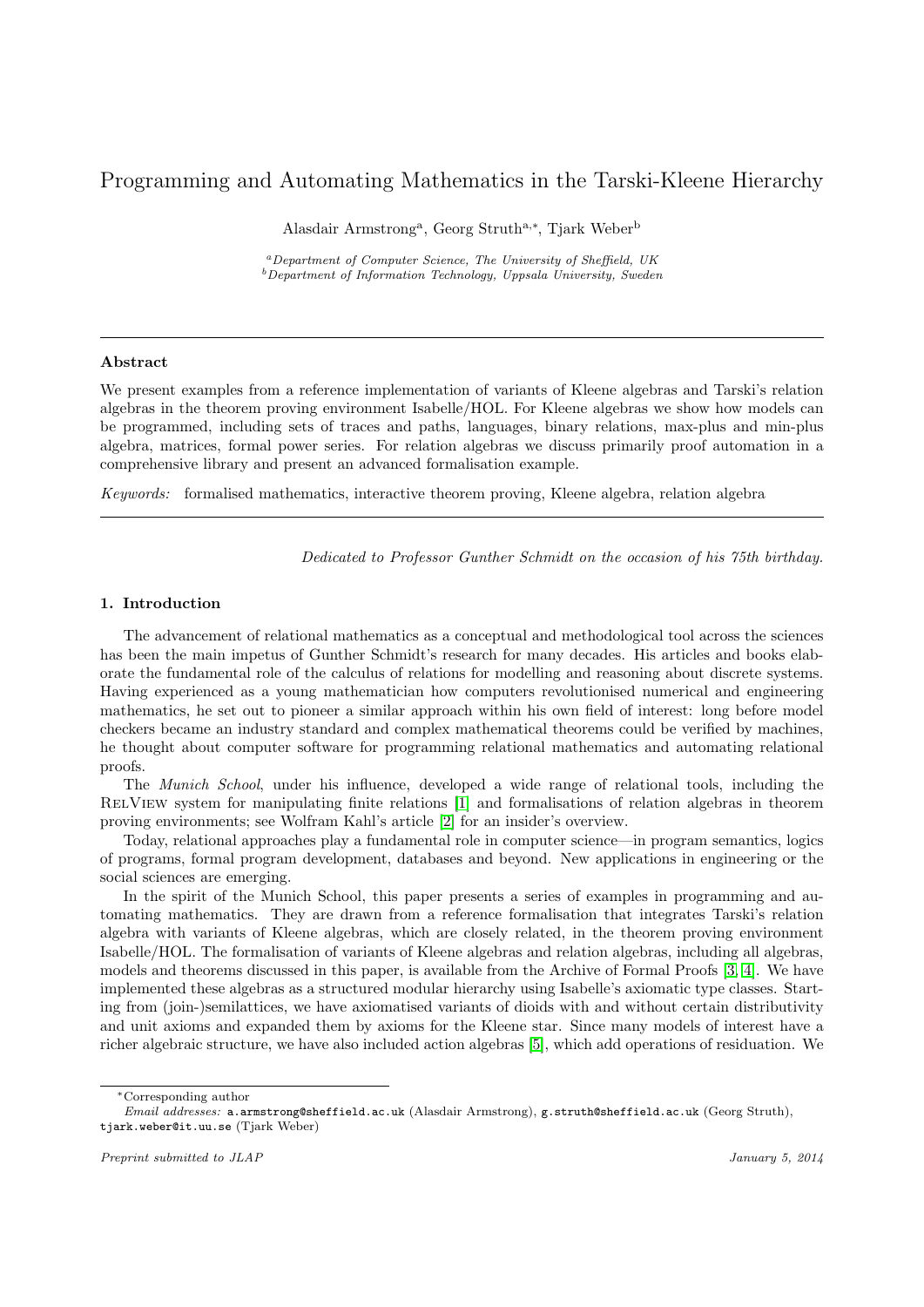have expanded Kleene algebras further to omega algebras with an operation of infinite iteration and, finally, to Tarski's relation algebras and relation algebras with a star or reflexive transitive closure operation. From this basis, further axiomatic variants can easily be implemented. The first steps towards this hierarchy have already been documented [\[6\]](#page-19-5), so our review in this article can be brief.

Instead, for Kleene algebras, we discuss the programming approach for the most important models. These include powersets over a monoid, (regular) languages, binary relations, sets of program traces in which state and action symbols alternate, sets of paths in graphs, max-plus and min-plus algebras. We also show that matrices over dioids form dioids (implementing the Kleene star is tedious), and that formal power series from free monoids into Kleene algebras form Kleene algebras. All of these models have important applications in computer science.

In the context of relation algebras, we explain how Isabelle's recent integration of external automated theorem provers support the rapid semi-automatic development of a comprehensive library based on the standard text books by Schmidt and Ströhlein [\[7\]](#page-19-6), Schmidt [\[8\]](#page-19-7) and Maddux [\[9\]](#page-19-8). In fact, calculational proofs which eminent mathematicians found worth publishing some decades ago are often fully automatic with this approach. As an advanced formalisation example we explore the Munich axiomatisation of direct relational products [\[7\]](#page-19-6). In addition, we have programmed the binary relation and Boolean matrix model of relation algebra.

While automation is desirable for applications and useful for mathematical explorations, it is not the primary goal of our reference implementation. For Kleene algebras, we typically present readable proofs at text book granularity, using Isabelle's proof language Isar [\[10\]](#page-19-9). Apart from some idiosyncrasies our formalisation could serve as a comprehensive introduction to reasoning in Kleene algebras. A similar approach is planned for relation algebra.

The integration of relation algebra and Kleene algebras achieves a uniform approach in which all theorems about the Kleene star become automatically available for a relational reflexive transitive closure operation. This is mandatory for programming applications. By linking the algebras in the hierarchy with various models, the development of the latter is significantly streamlined and unified. With algebraic libraries, only a few axioms must be checked to make abstract theorems automatically available. Large parts of Isabelle's library for binary relations, for instance, become redundant relative to a modular algebraic development. In programming applications, the link between algebras and models couples control flow with data flow and supports seamless reasoning, for instance, about changes and updates in program stores or state spaces.

### <span id="page-1-0"></span>2. Algebraic Hierarchy

Kleene algebras expand dioids (idempotent semirings) by an operation of Kleene star or finite iteration. Dioids, in turn, expand join-semilattices by an operation of multiplication. Tarski's relation algebras are dioids as well as Boolean algebras which share the join operation and the least element. In addition they axiomatise an operation of relational converse. In other words, the relational operations of complementation, meet and conversion are missing in Kleene algebras whereas the Kleene star is missing in relation algebra.

This section briefly overviews this theory hierarchy and serves as a road map for the formal development in the Archive which defines more than 40 related type classes. The main structures in the Kleene algebra hierarchy are shown in Figure [1.](#page-2-0) Isabelle already contains a vast amount of mathematical structures and libraries, which any formalisation of new structures can and should use. Relation algebras, for instance, can be based on Isabelle's formalisation of Boolean algebras as well as on the variants of semirings formalised within the Kleene algebra hierarchy. These semirings, in turn, can be based on Isabelle's formalisation of abelian semigroups. By these integrations, all facts proved for the basis structures become automatically available in all expansions. In a similar fashion, the binary relations models of Kleene algebra and relation algebra is based on Isabelle's extensive library for binary relations. As a general rule, algebraic structures should therefore be designed in a modular fashion in order to enhance reuse and expandability.

A join-semilattice  $(L,+)$  consists of a set L with an associative, commutative and idempotent operation of join denoted by  $+$ . Join semilattices are also posets with order relation defined by

$$
x \le y \longleftrightarrow x + y = y,
$$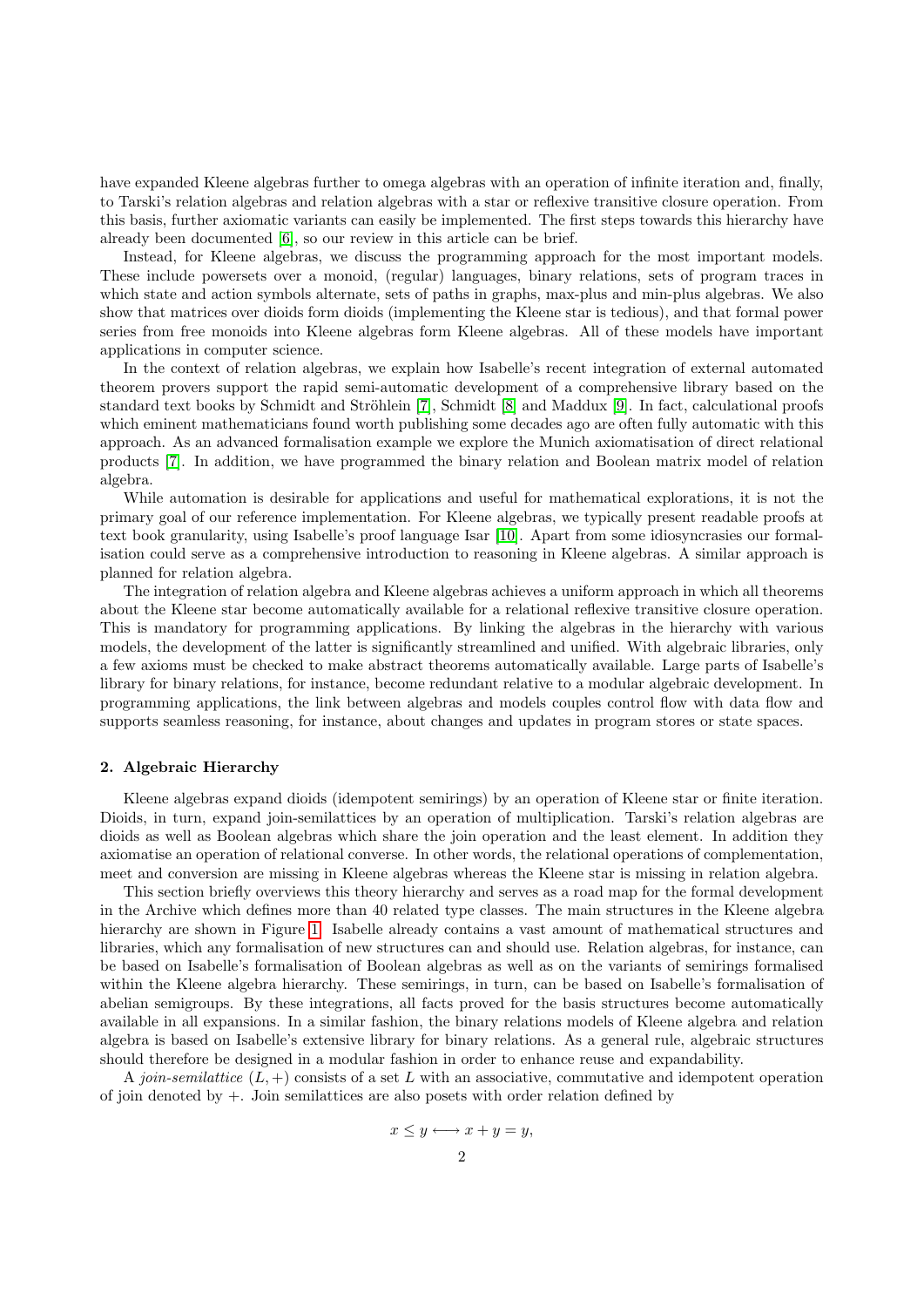

<span id="page-2-0"></span>Figure 1: Simplified Kleene algebra hierarchy. Solid arrows denote syntactic class extensions, while dashed arrows indicate subclass relationships established by proof.

such that the supremum  $x + y$  exists for all  $x, y \in L$ . It follows that addition is order-preserving or isotone, that is,  $x \leq y \longrightarrow z+x \leq z+y$ . A join-semilattice is *bounded* if it has an additive unit 0 satisfying  $x+0=x$ . This unit is the least element with respect to the order. Every bounded join-semilattice is therefore also a commutative monoid.

Adding a multiplicative semigroup structure yields variants of near semirings (or seminearrings). In general, a near semiring consists of an additive and a multiplicative semigroup which interact via one single distributivity law (left or right). We are only interested in near semirings in which addition is commutative and the right distributivity law holds. Formally, an *abelian near semiring* is a structure  $(S, +, \cdot)$  such that  $(S, +)$  is a commutative (abelian) semigroup,  $(S, \cdot)$  a semigroup and the right distributivity axiom

$$
(x+y)\cdot z = x\cdot z + y\cdot z
$$

holds. A *semiring* is an abelian near semiring which also satisfies the left distributivity law

$$
x \cdot (y + z) = x \cdot y + x \cdot z.
$$

A near dioid is an abelian near semiring whose additive reduct is a join-semilattice. Hence every near dioid can be ordered, and multiplication is right isotone:  $x \leq y \rightarrow x \cdot z \leq y \cdot z$ . A pre-dioid is a near dioid in which multiplication is left isotone:

$$
x \le y \longrightarrow z \cdot x \le z \cdot y.
$$

A dioid is a near dioid in which also the left distributivity law holds. Hence dioids are additively idempotent semirings. All variants of near semirings can be expanded by additive units 0 and multiplicative units 1. We have separately formalised 0 as a left annihilator  $(0 \cdot x = 0)$  and an annihilator (also  $x \cdot 0 = 0$ ), since right annihilation fails in interesting models. An element  $x$ , for instance, could represent an infinite computation, which should rather satisfy  $x \cdot 0 = x$  than  $x \cdot 0 = 0$ . Finally, an abelian near semiring S (with or without units) is selective if either  $x + y = x$  or  $x + y = y$  holds for all  $x, y \in S$ . All selective abelian near semirings are near dioids with linear order ≤. The definition extends to semirings and dioids. Max-plus and min-plus algebras [\[11\]](#page-19-10) are examples of selective semirings.

Next we have formalised the Kleene star over the family of near-dioids with 1. A *left near Kleene algebra* is a structure  $(K, +, \cdot, *, 1)$  such that  $(K, +, \cdot, 1)$  is a near dioid with 1 and the star satisfies the *left unfold* axiom and the left induction axiom

$$
1 + x \cdot x^* \le x^*, \qquad z + x \cdot y \le y \longrightarrow x^* \cdot z \le y.
$$

This implies that  $x^*$  is the least (pre)fixpoint of the function  $\lambda y$ .  $1 + x \cdot y$ . The same axioms are used to expand left pre-dioids and dioids with 1 to left pre-Kleene algebras and left Kleene algebras respectively. We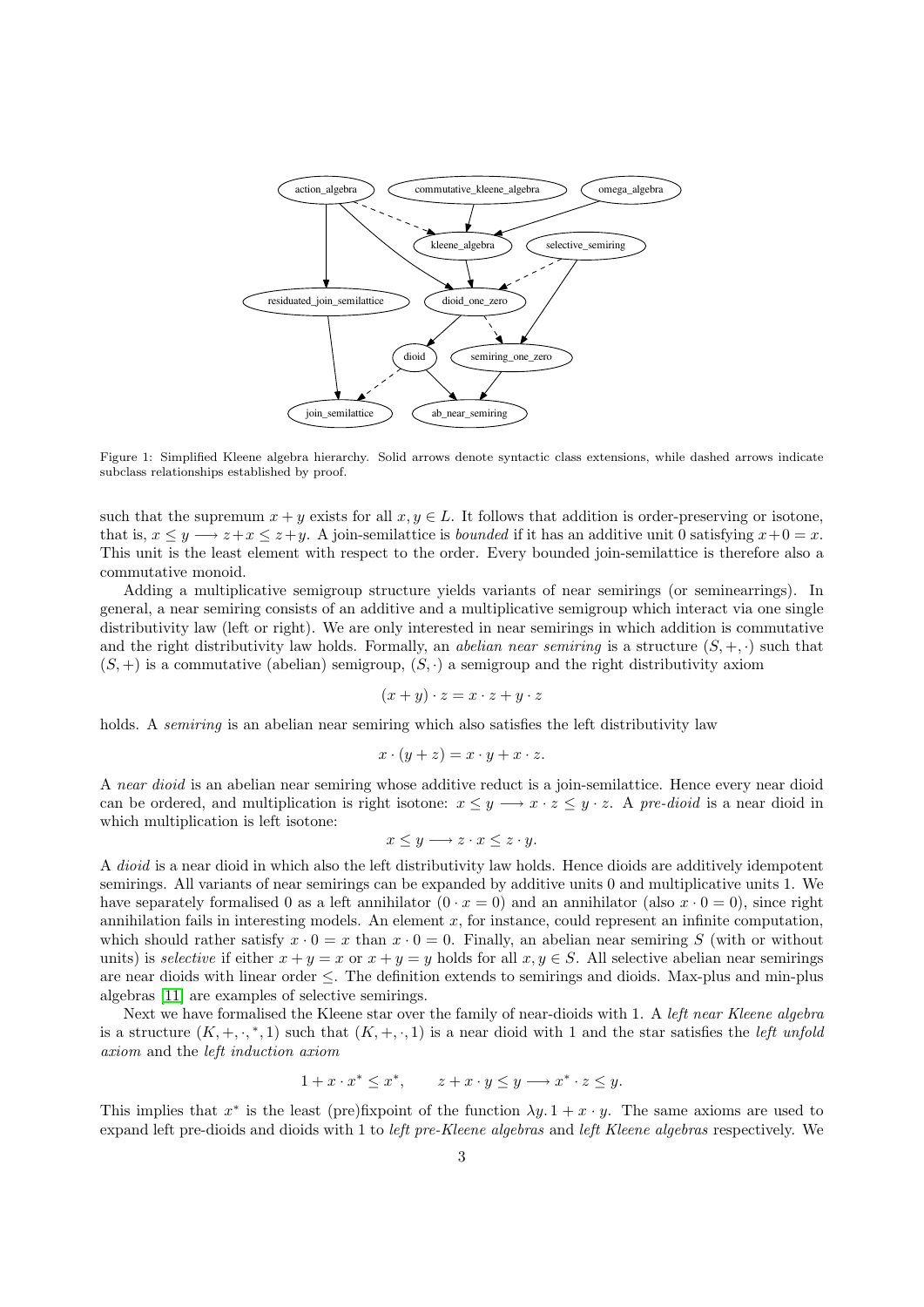have further expanded these structures by additive units 0. Near Kleene algebras, pre-Kleene algebras and Kleene algebras can be obtained by adding a *right induction axiom* 

$$
z + y \cdot x \leq y \longrightarrow z \cdot x^* \leq y
$$

to the respective variant of left Kleene algebra. Finally, variants of commutative Kleene algebras are obtained by adding the axiom  $x \cdot y = y \cdot x$ .

Near semirings form the basis of process algebras; pre-Kleene algebras have been used for modelling games and probabilistic protocols; the right annihilation axiom has been omitted in the context of total program correctness.

(Left) Kleene algebras use Horn formulas to axiomatise the equational theory of regular expressions. Action algebras provide a finite equational axiomatisation in a larger signature, which is supported by many important models. A residuated join-semilattice is a structure  $(L, +, \cdot, \leftarrow, \rightarrow)$  such that  $(L, +)$  is a join-semilattice,  $(S, \cdot)$  is a semigroup and *left* and *right residuation* are axiomatised by the Galois connections

 $x \cdot y \leq z \longleftrightarrow x \leq z \leftarrow y, \quad x \cdot y \leq z \longleftrightarrow y \leq x \rightarrow z.$ 

There exists an equivalent, though less elegant, equational axiomatisation. An action algebra is a residuated join-semilattice that is also a dioid, which is expanded by a star operation satisfying the two star axioms

$$
1 + x + x^* \cdot x^* \le x^*, \qquad 1 + x + y \cdot y \le y \longrightarrow x^* \le y.
$$

These are inspired by the reflexive transitive closure operation, but those of Kleene algebra can equally be used. Thus, in particular, every action algebra is a Kleene algebra. In action algebras, the star can as well be axiomatised by the equations

$$
1 + x + x^* \cdot x^* \le x^*
$$
,  $x^* \le (x + y)^*$ ,  $(x \to x)^* \le x \to x$ .

This yields the finite equational axiomatisation mentioned.

Finally, in the Kleene algebra hierarchy, an operation of infinite iteration can be added to Kleene algebras. A left omega algebra is a left Kleene algebra (with zero) expanded by an omega operation which satisfies the unfold axiom and the coinduction axiom

$$
x^{\omega} \leq x \cdot x^{\omega}, \qquad y \leq z + x \cdot y \longrightarrow y \leq x^{\omega} + x^* \cdot z.
$$

Omega algebras can be obtained by expanding Kleene algebras accordingly. We currently do not know any interesting properties that would hold in all omega algebras, but not in all left omega algebras.

Relation algebras form a different dioid expansion. A relation algebra is a structure  $(R, +, \cdot, -, ;, \cdot^-, 0, 1, 1)$ such that  $(R, +, \cdot, -, 0, 1)$  is a Boolean algebra,  $(R, +, \cdot, 0, 1')$  is a dioid. Moreover the operation of conversion is involutive,  $x^{\sim\sim} = x^{\sim}$ , additive,  $(x + y)^{\sim} = x^{\sim} + y^{\sim}$ , contravariant,  $(x; y)^{\sim} = y^{\sim}; x^{\sim}$  and satisfies the residuation property  $x^{\smile}$ ; −(x; y)  $\lt -y$ .

While axiomatic reasoning in dioids is trivial and in Boolean algebra is rather simple, the interaction of the star or omega with the dioid operations and that of conversion with the Boolean and diod operations adds a significant level of complexity and requires a certain level of experience.

Due to our focus on models of Kleene algebras and on relation algebras, most of the variants of semirings and Kleene algebras mentioned in this section are not essential to the remainder of this article, but nevertheless they play an important role in the modular design of the Tarski-Kleene hierarchy with a view on applications. Most of this article is based on dioids with additive and multiplicative units, Boolean algebras, Kleene algebras, omega algebras and relation algebras.

### 3. Formalising Algebraic Hierarchies in Isabelle/HOL

Isabelle's axiomatic type class infrastructure [\[12\]](#page-19-11) is the standard tool for formalising algebraic hierarchies like that depicted in Section [2.](#page-1-0) Details can be found in the archive proof documents [\[3,](#page-19-2) [4\]](#page-19-3). Additional variants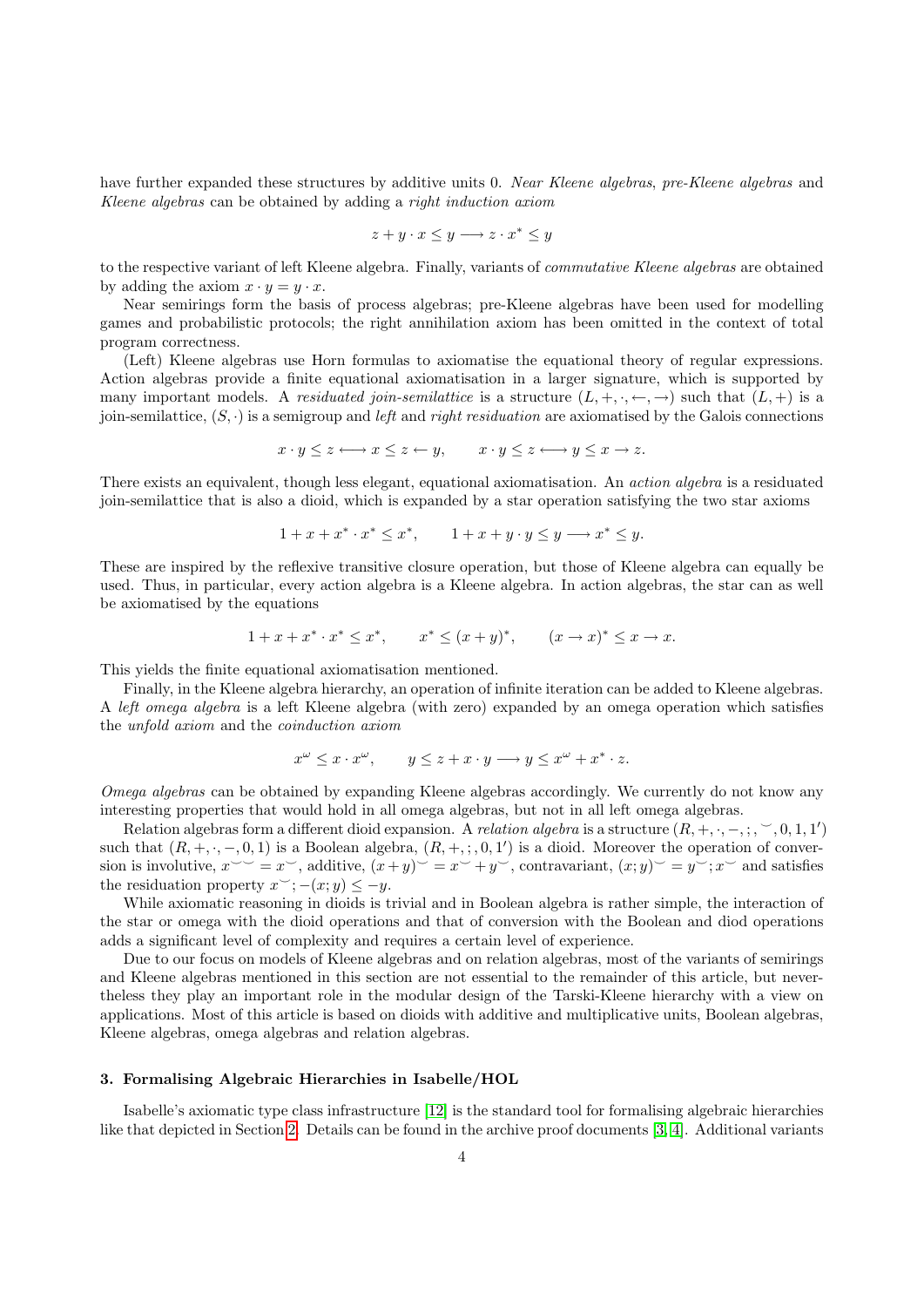could be implemented easily from this basis. As an example, we have implemented abelian near semirings as

```
class ab_near_semiring = ab_semigroup_add + semigroup_mult +
  assumes right_distrib: ''(x + y) \cdot z = x \cdot z + y \cdot z''
```
expanding Isabelle's existing type classes for additive abelian semigroups and multiplicative semigroups, and adding the right distributivity axiom for the interaction between addition and multiplication. They can be expanded to abelian near semirings with a multiplicative unit 1, provided by class one, as follows:

```
class ab_near_semiring_one = ab_near_semiring + one +
  assumes mult\_onel: "1 \cdot x = x"and mult\_oner: "x \cdot 1 = x"
```
Simple relationships between algebras can be captured by subclass statements. The fact that selective near semirings are linear orders, for instance, is captured by the following statement and proof.

# subclass (in selective\_near\_semiring) linorder  $\langle proof \rangle$

The statement in braces denotes that the linear order axioms need to be verified in the context of selective near semirings. The proof obligations are dictated by Isabelle. They are not shown in this article, which is indicated by writing  $\langle proof \rangle$ . This subclass statement makes all Isabelle theorems for linear orders available in selective near semirings. We have carefully used expansions and subclassing to design our algebraic hierarchy and propagate theorems.

Our second example shows the implementation of relation algebra as an expansion of Isabelle's built-in axiomatic type class for Boolean algebra.

```
class relation_algebra = boolean_algebra +
  assumes \text{comp\_assoc: }''(x ; y); z = x; (y ; z)''and comp\_unitr: "x ; 1' = x"and comp_distr: "(x + y); z = x; z + y; z "
  and conv_invol: ''(x^{\smile})^{\smile} = x''and conv_add: ''(x + y) = x + y"
  and conv_contrav: "(x ; y) = y ; x "
  and comp_res: "x \check{ } ; -(x ; y) \le -y''
```
The proof that every relation algebra is a dioid now requires matching the signature of relation algebra with that of dioids, which in turn uses that of near-semirings. Concretely, the relation algebraic operation of  $+$  matches the dioid  $+$  and the relation algebraic; matches the operation  $\cdot$  of the dioid. This can be captured by a sublocale statement in Isabelle.

```
sublocale relation_algebra \subseteq dioid_one_zero "(op +)" "(op ;)" "1'" "0" "(op \le)" "(op <)"
  \langle proof \rangle
```
When writing a sublocale statement, Isabelle displays a list of operations to be matched. In this particular case these are the operations of addition, multiplication, one, zero, of the dioid and the associated operations of partial and strict order. The user then has to type the corresponding list of matching relation-algebraic operations. In the above list, all operations except relational composition have been overloaded. As with a subclass statement, Isabelle then dictates that the axioms of dioids with one and zero be proved in the context of relation algebra while matching the operations as indicated.

Our hierarchy also contains an axiomatic type class for relation algebras with a star operation. It is obtained by adding the star axioms of Kleene algebra to those of relation algebra. In the context of relation algebras, the star implements a reflexive transitive closure operation. Based on the formalised subclass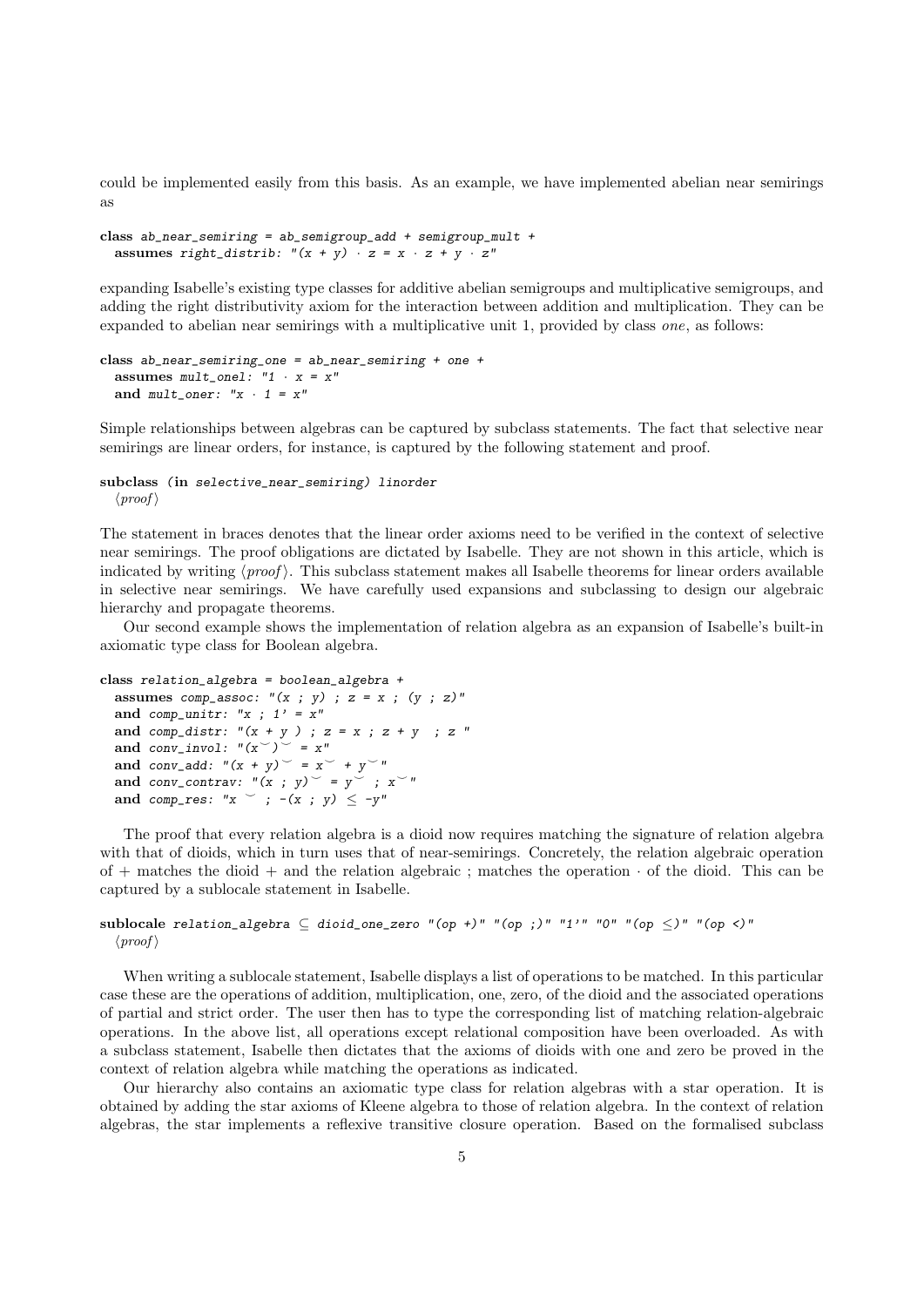relationships between relation algebras and dioids, the sublocale proof that every relation algebra with star is also a Kleene algebra is trivial: only the star axioms need to be verified and these are identical in both classes.

class relation\_algebra\_rtc = relation\_algebra + star\_op + assumes rtc\_unfoldl: "1' + x;  $x^* \leq x^{*}$ " and rtc\_inductl: "z + x ;  $y \le y \longrightarrow x^*$  ;  $z \le y$ " and rtc\_inductr: "z + y ;  $x \le y \longrightarrow z$  ;  $x^* \le y$ "

```
sublocale relation_algebra_rtc \subseteq kleene_algebra \langle signature \; list \rangle\langle proof \rangle
```
By our design of the Tarski-Kleene hierarchy with type classes and locales, theorems are propagated upwards in the hierarchy. All theorems from Kleene algebra, for instance, become automatically available in the context of relation algebras with star; all theorems of Boolean algebra become automatically available in the context of relation algebra.

Schmidt and Ströhlein's book, for instance, contains many examples of reflexive transitive closure theorems in relation algebra which are now inherited from Kleene algebra. One of their examples is the Church-Rosser theorem: they prove by induction on powers of  $x$  that the Church-Rosser property  $(x + x^{\smile})^* = x^*; x^{\smile*}$  follows from confluence  $x^{\smile*}$ ;  $x^* \leq x^*; x^{\smile*}$  in a relation algebra that is based on a complete Boolean algebra. Isabelle recognises this theorem as an instance of the fact that

$$
y^* \cdot x^* \le x^* \cdot y^* \longrightarrow (x+y)^* = x^* \cdot y^*
$$

holds already in Kleene algebra—hence without an explicit induction.

First steps towards a similar implementation have already been undertaken by Wolfram Kahl [\[2\]](#page-19-1) about a decade ago. The main differences are as follows.

First, Kahl has implemented a hierarchy of typed or heterogeneous algebras. While this is preferable for some modelling purposes, the proofs of many basic relational theorems can in fact be separated into one phase performing some trivial existence checks on objects and another one which performs equational reasoning in the untyped setting. In Isabelle, in addition, axiomatic type classes can no longer be used in the presence of typed relations; they must be replaced by locales. Definitions based on partial functions cause additional problems in Isabelle. Proofs become more tedious and much less automatic.

Second, our implementation relies heavily on a recent integration of automated theorem provers and counterexample generators in Isabelle, which were not available ten years ago. In the untyped setting, in particular, this typically allows proofs at textbook granularity or even fully automated proofs. Our reference implementation of Kleene algebras aims at readable textbook-style proofs instead of proof automation. The proof

```
lemma star_trans_eq: "x^* · x^* = x^*"
proof (rule antisym) — this splits an equation into two inequalities
  have "x^* + x \cdot x^* \leq x^{*}"
    by (metis add_lub eq_refl star_1l)
  thus "x^* · x^* \leq x^{*}"
    by (metis star_inductl)
  next show "x^* \leq x^* \cdot x^{*}"
    by (metis mult_isor mult_onel star_ref)
qed
```
which uses Isabelle's proof scripting language Isar, provides a simple example. Algebraists can easily follow the high-level proof structure, while individual proofs steps have been verified by Isabelle's automated provers. This turns our reference implementation almost into a primer on algebraic reasoning in variants of Kleene algebras. A similar approach for relation algebras is planned for the future.

As a side effect, our proofs are robust to changes and easy to maintain. We have also used Isabelle's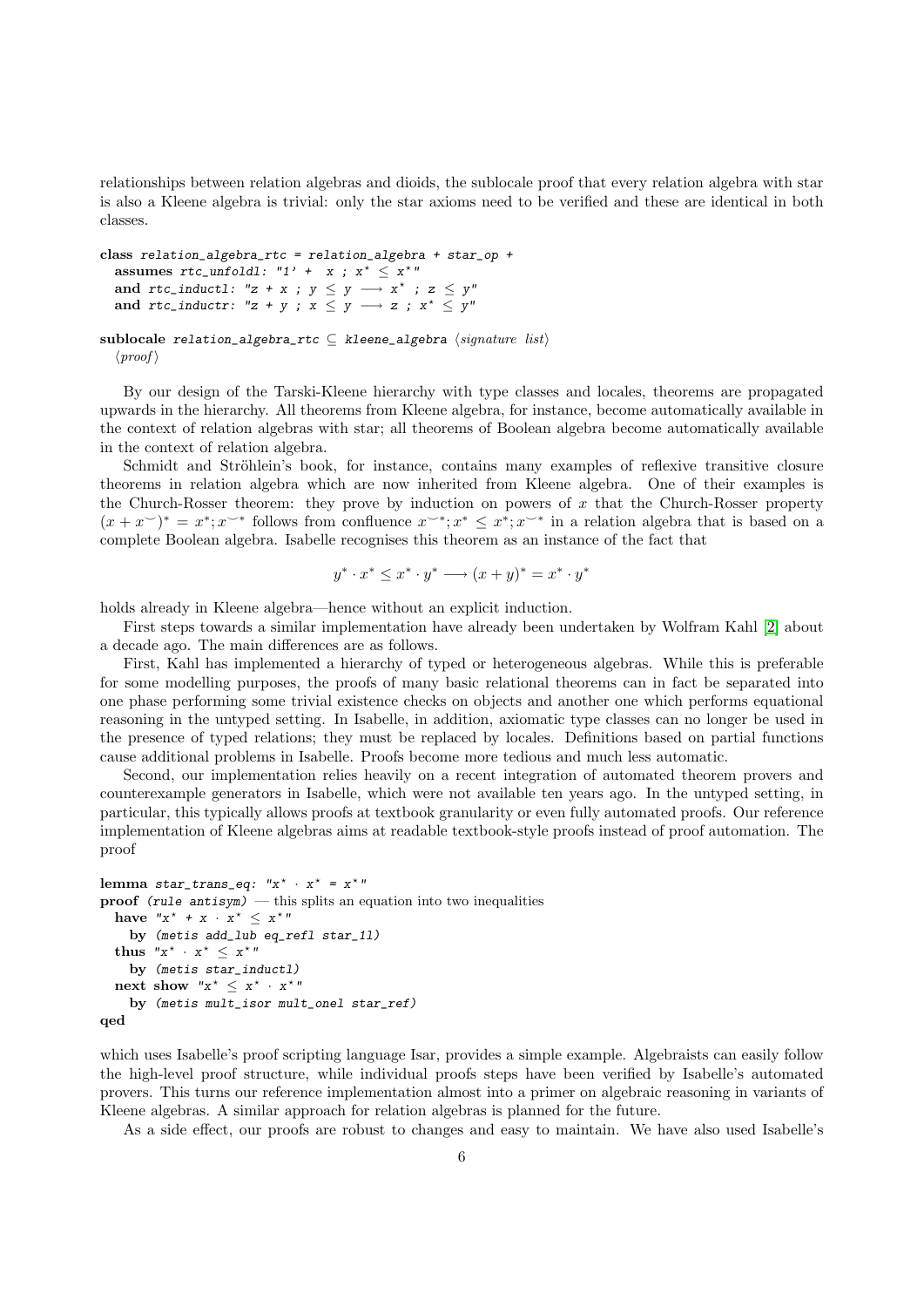counterexample generators Nitpick and Quickcheck [\[13\]](#page-19-12) for separating algebras. For instance, Nitpick refutes the star slide rule  $x^* \cdot (y \cdot x^*)^* = (x^* \cdot y)^* \cdot x^*$  by a six-element counterexample in left pre-Kleene algebras (it holds in left Kleene algebras). There are some interesting challenge problems for counterexample generators, for instance, to show that not all left Kleene algebras are Kleene algebras. Kozen's counterexample [\[14\]](#page-19-13) involves transfinite induction.

### 4. Monoidal and Language Models of Kleene Algebra

The following sections present our formalisation of the most important models of dioids and Kleene algebras. They are well known mathematically, but the functional programming approach to mathematics typical to proof assistants leads to some interesting insights. Most of these models, with the notable excecption of binary relations and Boolean matrices, are not relevant to relation algebra.

This section discusses variants of language models. (Regular) languages are already available in Isabelle (cf. [\[15\]](#page-19-14)), but the algebraic approach makes our implementation simpler and more generic. While theorems should generally be proved for the weakest axiom systems, models should be built for the strongest ones. With Isabelle's type classes, theorems are propagated down the sub-algebra hierarchy; models are propagated upwards.

First we have shown that the powerset lifting of a monoid with suitably defined operations yields a Kleene algebra. Suppose that  $(M, \cdot, 1)$  is a monoid (with elements of type  $\alpha$ ). Define the following operations on the powerset of M (type  $\alpha$  set in Isabelle): the multiplicative unit is  $1 = \{1\}$  (using overloading); the complex product is, using Isabelle's slightly idiosyncratic set builder notation,

$$
X \cdot Y = \{ x \cdot y \mid xy. \ x \in X \land y \in Y \}
$$

for  $X, Y \subseteq M$ . A simple instantiation proof in Isabelle then establishes the following fact.

<span id="page-6-1"></span>**Theorem 1.** If  $(M, \cdot, 1)$  is a monoid, then so is  $(2^M, \cdot, 1)$ .

Instantiations link models with Isabelle's axiomatic type classes. With additive unit  $0 = \{\}$  and addition  $X + Y$  defined as  $X \cup Y$  on powersets it takes little effort to show that  $(2^M, +, \cdot, 0, 1)$  forms a dioid. The Kleene star on powersets can be defined as

$$
X^* = \bigcup_{n \ge 0} X^n
$$

using Isabelle's recursive definition of powers  $X<sup>n</sup>$  for monoids. This leads to the following instantiation result.

<span id="page-6-0"></span>**Theorem 2.** If  $(M, \cdot, 1)$  is a monoid, then  $(2^M, +, \cdot, *, 0, 1)$  is a Kleene algebra.

The proof requires only a few auxiliary lemmas, notably the induction laws for powers

 $z + x \cdot y \leq y \longrightarrow x^n \cdot z \leq y, \qquad z + y \cdot x \leq y \longrightarrow z \cdot x^n \leq y$ 

and the star continuity laws

$$
X \cdot Y^* = \bigcup_{n \ge 0} X \cdot Y^n, \qquad X^* \cdot Y = \bigcup_{n \ge 0} X^n \cdot Y.
$$

Only the two induction laws need user-guided induction; for the other laws induction is hidden in lemmas deep down in the Isabelle libraries.

Next we have shown that languages under the regular operations form Kleene algebras. Obviously, languages are sets of words, and words under concatenation and the empty word form monoids. Hence languages form Kleene algebras by Theorem [2.](#page-6-0) This simple argument by extension of mathematical structure is seamlessly supported by Isabelle. Here, words are usually programmed as lists—sets of which are, in fact,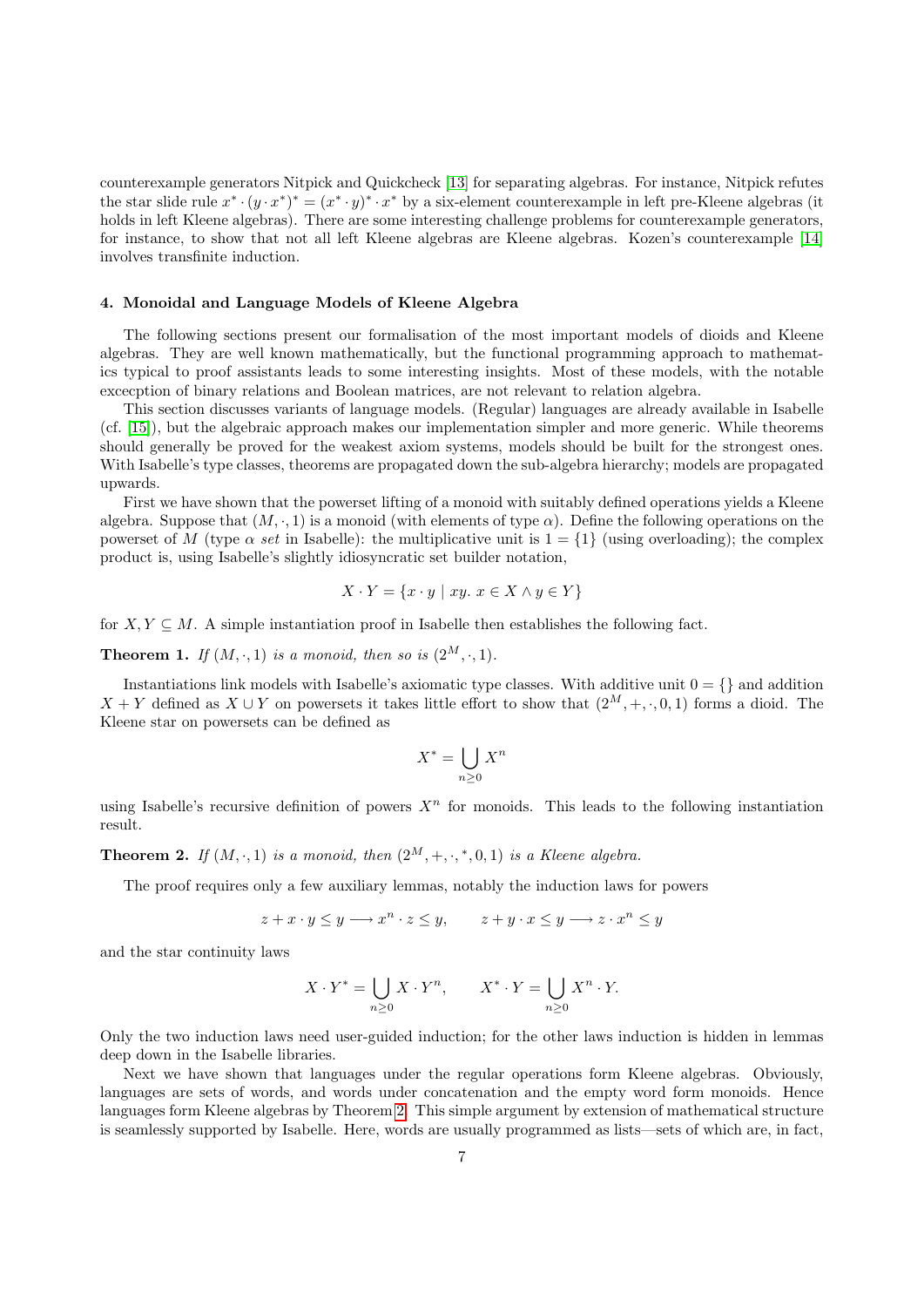isomorphic to the free dioids—so it suffices to verify the simple algebraic fact that lists under concatenation form monoids.

```
instantiation list :: (type) monoid_mult
  \langle proof \rangleinterpretation lan_kleene_algebra:
  kleene_algebra "op +" "op ·" "1::\alpha lan" "0" "op \subseteq" "op \subset" star
  \langle proof \rangle
```
The instantiation statement, which captures this fact, formally links into Theorem [1](#page-6-1) and makes the interpretation statement—languages under the regular operations form Kleene algebras—a trivial corollary of the more abstract Theorem [2](#page-6-0) in Isabelle. The interpretation statement allows matching the Kleene algebra signature with the corresponding operations on languages. As in the case of sublocale or subclass statements, Isabelle dictates the proof obligations. In this case, it must be checked that languages satisfy the star axioms of Kleene algebras; all other axioms being subsumed by Theorem [2.](#page-6-0)

Finally, we have shown that *regular* languages under the regular operations form Kleene algebras. Based on an existing data type for regular expressions [\[15\]](#page-19-14) we have formalised the standard interpretation map from regular expressions to languages and introduced regular languages as a subtype of languages, as induced by the interpretation map. Isabelle's quotient package [\[16\]](#page-19-15) supports lifting the regular operations from languages to regular languages, and transfers the facts needed to show that regular languages form Kleene algebras. Details can be found in the Archive proof document.

The two language models have been obtained by and large automatically from the abstract algebraic monoid model. Automation was supported by Isabelle's type class and locale mechanisms, by Isabelle's libraries, e.g., for numbers, monoids, powers, sets, and, last but not least, by the link with algebra. Instantiations and interpretations make all abstract theorems of Kleene algebra available in the language models. Many inductive proofs about the star in languages have thus been reduced to simple equational reasoning.

A decision procedure for regular expressions is available in Isabelle/HOL [\[15\]](#page-19-14), but a formalised completeness proof is required to use it safely for equational reasoning in Kleene algebra. Currently we use this procedure only as an oracle. The completeness proof is based on rather tedious matrix encodings of automata constructions [\[17\]](#page-19-16); it has so far only been formalised in Coq [\[18\]](#page-19-17).

#### 5. Binary Relation Model

Due to Isabelle's excellent libraries for binary relations, it is fully automatic to show that binary relations of a given type form a dioid under the operations of union and relational composition, with the empty relation as additive identity and the diagonal relation as multiplicative identity.

```
interpretation rel_dioid: dioid_one_zero "op ∪" "op O" Id "{}" "op ⊆" "op ⊂"
  by (unfold_locales, auto)
```
In the interpretation proof, the unfold statement generates the proof obligations whereas Isabelle's built-in auto tactic discharges all of them at once. For an algebraic setting this is rather exceptional since tactics such as simp, auto or blast are usually not able to compete with state-of-the-art automated theorem provers which are called by Isabelle's sledgehammer tactic.

As previously, the relational Kleene star is defined as a sum of powers:  $R^* = \bigcup_{n\geq 0} R^n$ . The interpretation proof that relations form Kleene algebras

# interpretation rel\_kleene\_algebra: kleene\_algebra "op ∪" "op O" Id "{}" "op ⊆" "op ⊂" rtrancl  $\langle proof \rangle$

then follows precisely those for monoids and languages. It uses the same kind of continuity laws; only showing that  $R^*$  is equal to Isabelle's reflexive transitive closure operation is required in addition (Isabelle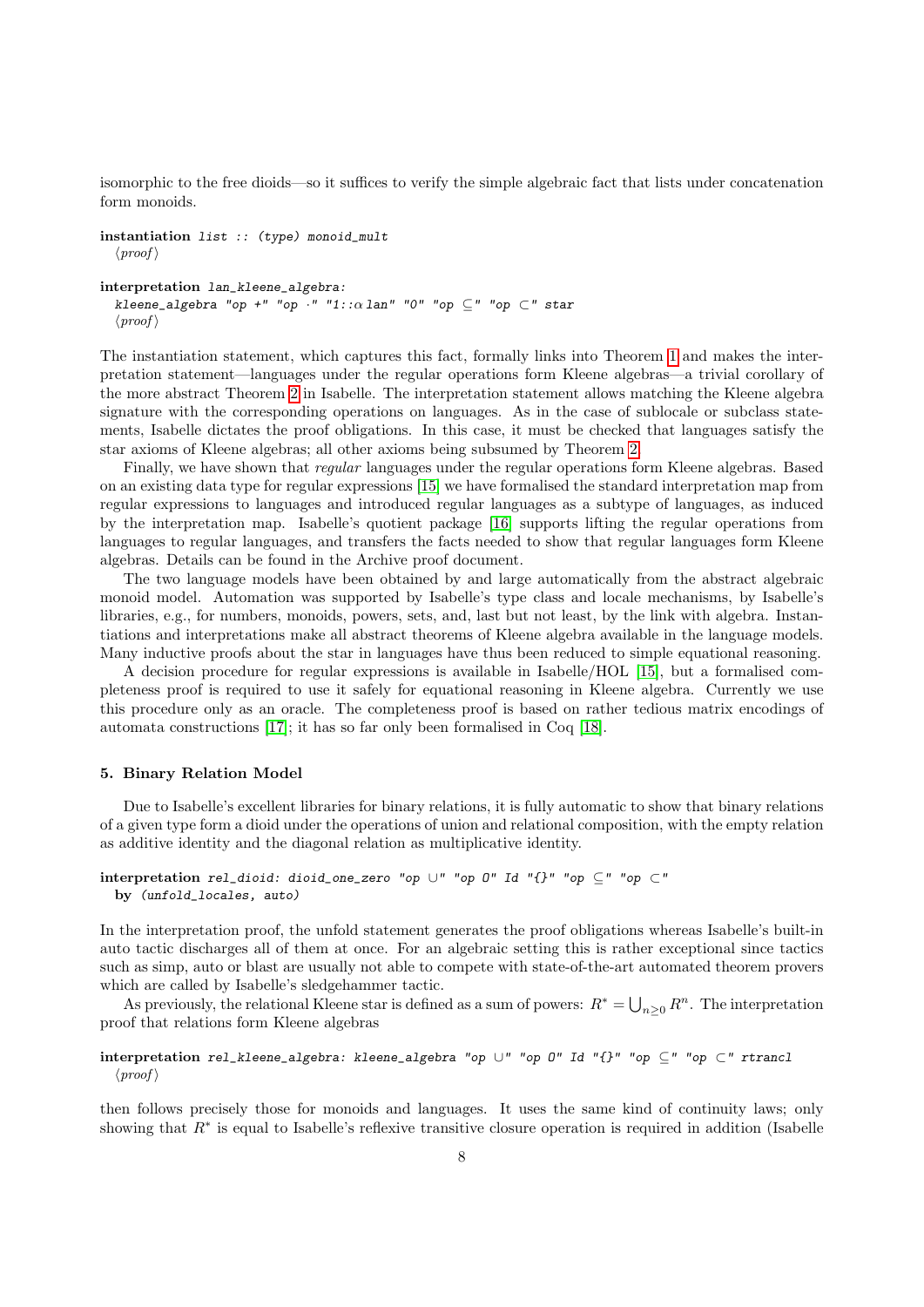uses a specific relational power operation which is not linked properly with its monoidal one). In addition, the proof is once more modular relative to the dioid results in that only the star axioms need to be verified.

Despite the striking similarity to the language proofs, no powerset lifting is involved. One could, however, define a partial composition operation directly on ordered pairs, identify appropriate units and lift these operations to the powerset level of relations. This mathematically rather unconventional approach might allow us to further unify the programming of models in Isabelle. We discuss this in more detail below.

We have extended the relational model to omega algebras. The omega of a relation relates all elements in the relation's domain from which an infinite chain starts with all other elements [\[19\]](#page-19-18). It is most naturally defined coinductively.

coinductive set omega :: " $(\alpha \times \alpha)$  set  $\rightarrow (\alpha \times \alpha)$  set" for R where  $"\[ (x,y) \in R; (y,z) \in \text{omega } R \] \implies (x,z) \in \text{omega } R"$ 

Isabelle automatically derives a coinduction rule for the omega operation. We have proved a slightly simpler variant of this rule.

```
lemma omega_weak_coinduct:
   "P x z \implies (\bigwedge x z. P x z \implies \exists y. (x,y) \in R \land P y z) \implies (x,z) \in \text{omega } R"
  by (metis omega.coinduct)
```
The unfold and coinduction axiom of omega algebra then follow by coinduction.

Finally we have verified the obvious: binary relations form relation algebras.

```
interpretation rel_relation_algebra: relation_algebra \langle signature \; list \rangle\langle proof \rangle
```
Once more, due to Isabelle's excellent libraries for binary relations, the proof is fully automatic. By this result a large amount of concrete reasoning with binary relations is captured algebraically. This nicely demonstrates the unifying power of algebra. Much of explicit inductive reasoning about (reflexive) transitive closures of binary relations and the star in formal language theory has been subsumed by abstract equational reasoning, using the same algebraic laws for both models. A rationalisation of labour has thereby been achieved.

#### 6. Trace and Path Models of Kleene Algebra

Sets of traces form another interesting model of Kleene algebras. A previous implementation has briefly been discussed in [\[6\]](#page-19-5), hence we only sketch the development. Intuitively, a trace represents an execution sequence of a labelled transition system or automaton in which state and action labels alternate, beginning and ending with a state label. For example,  $p_1a_1p_2a_2 \ldots p_{n-1}a_{n-1}p_n$  is a trace if the  $p_i$  are state labels and the  $a_i$  are action labels. Trace fusion merges two traces xp and qy into the trace xpy if  $p = q$  and is undefined otherwise. This partial operation is lifted to a complex product on sets of traces as in the case of monoids. The Kleene star  $X^*$  of a set of traces can be defined again as a union of powers  $\bigcup_{n\geq 0} X^n$ . It can then be shown that sets of all traces built from a set of action and state labels under these operations together with set union, the empty set of traces as the additive unit and the set of all traces of length one (e.g. single state labels) as the multiplicative unit form Kleene algebras.

Traces are implemented as pairs of type  $\pi \times (\alpha \times \pi)$  list, where  $\pi$  denotes the type of state labels and  $\alpha$ the type of action labels. The fusion and complex product are formalised as follows.

definition "t\_fusion x  $y \equiv$ if last  $x = fst$  y then (fst x, snd  $x \cdot s$ nd y) else undefined" definition "X · Y  $\equiv$  {t\_fusion x y| x y. x  $\in$  X  $\wedge$  y  $\in$  Y  $\wedge$  last x = fst y}"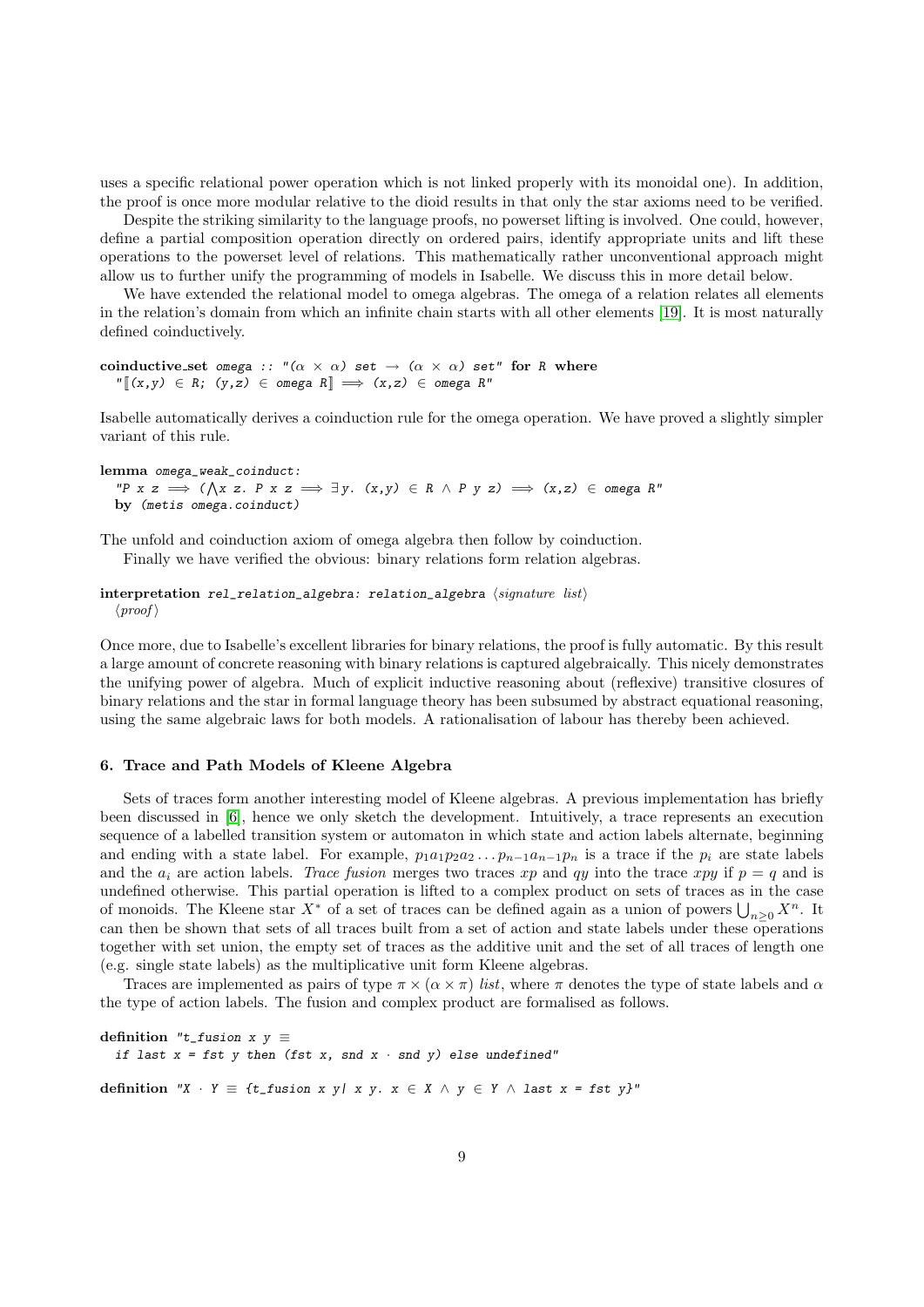The operator  $\cdot$  in the definition of the fusion product denotes list concatenation. We have shown by case analysis with respect to definedness that traces under fusion form a partial monoid. Due to Isabelle/HOL's limitations with partiality, we fully capture undefinedness only when lifting trace fusion to powersets; the last condition in the set comprehension guarantees that only well-defined trace products contribute. The proof of the interpretation statement

```
interpretation trace_kleene_algebra: kleene_algebra "op ∪" "op ·" t_one "{}" "op ⊆" "op ⊂" t_star
  \langle proof \rangle
```
follows those for languages and relations, but is more tedious and not fully subsumed by Theorem [1](#page-6-1) due to partiality.

Path models are very similar to trace models, but only state labels are considered; action labels have been forgotten. These capture, for instance, sets of paths in a (di)graph or transition system. Our development follows essentially [\[19\]](#page-19-18). We have separately implemented models with and without the empty path.

Paths including the empty path have been implemented as lists. Path fusion is a partial operation similarly to trace fusion. In functional programming style this is written as follows.

```
fun p_fusion where
  "p\_fusion [] = []"\mid "p_fusion _ [] = []"
| "p_fusion ps (q \# qs) = ps \cdot qs"
```
For convenience, our implementation of this product is a total recursive function, and we can again establish a monoidal structure on paths. Undefined products are once more filtered out in the definition of complex product, but the filtering condition is more involved than for traces.

definition "p\_filter ps qs = (ps = []  $\land$  qs = [])  $\lor$  (ps  $\neq$  []  $\land$  qs  $\neq$  []  $\land$  last ps = hd qs)" definition "X · Y  $\equiv$  {p\_fusion ps qs| ps qs. ps  $\in$  X  $\wedge$  qs  $\in$  Y  $\wedge$  p\_filter ps qs}"

The complexity of filtering shows up in the proofs of the multiplicative monoid laws at the powerset level. They require a case analysis over the structure of paths. From these facts it is then easy to prove that sets of paths form dioids. The Kleene star is again defined as a union of powers. The proof that sets of paths form Kleene algebras is similar to that for traces.

# interpretation path\_kleene\_algebra: kleene\_algebra "op ∪" "op ·" p\_one "{}" "op ⊆" "op ⊂" p\_star  $\langle proof \rangle$

Alternatively, based on non-empty lists, we have build a path model without the empty path. This yields simpler definitions and proofs, but requires implementing a basic library for non-empty lists. The fusion product now becomes a primitive recursive function over paths. The filtering condition in the complex product is simply that the last element of the first path and the first element of the second one must be equal. Verifying the dioid axioms is now almost automatic. The interpretation proofs follows the approach for the other models.

The similarity between the path and trace models is particularly apparent. They are all based on a powerset lifting of partial monoids. Moreover, languages, relations and paths can be obtained from traces by forgetting part of the structure. This can be formalised in terms of homomorphisms (forgetful functors) and Galois connections [\[19\]](#page-19-18). Path models are isomorphic to trace models with one single action symbol; language models are isomorphic to path models with one single state symbol (the fusion product is now total); relations are obtained by projecting on the first and the last element of a trace. On the one hand it is therefore certainly possible to derive all these models from one generic algebraic construction in Isabelle. On the other hand, however, it is not clear that the practical gain of this abstraction would justify the mathematical machinery involved and the effort in dealing with partiality.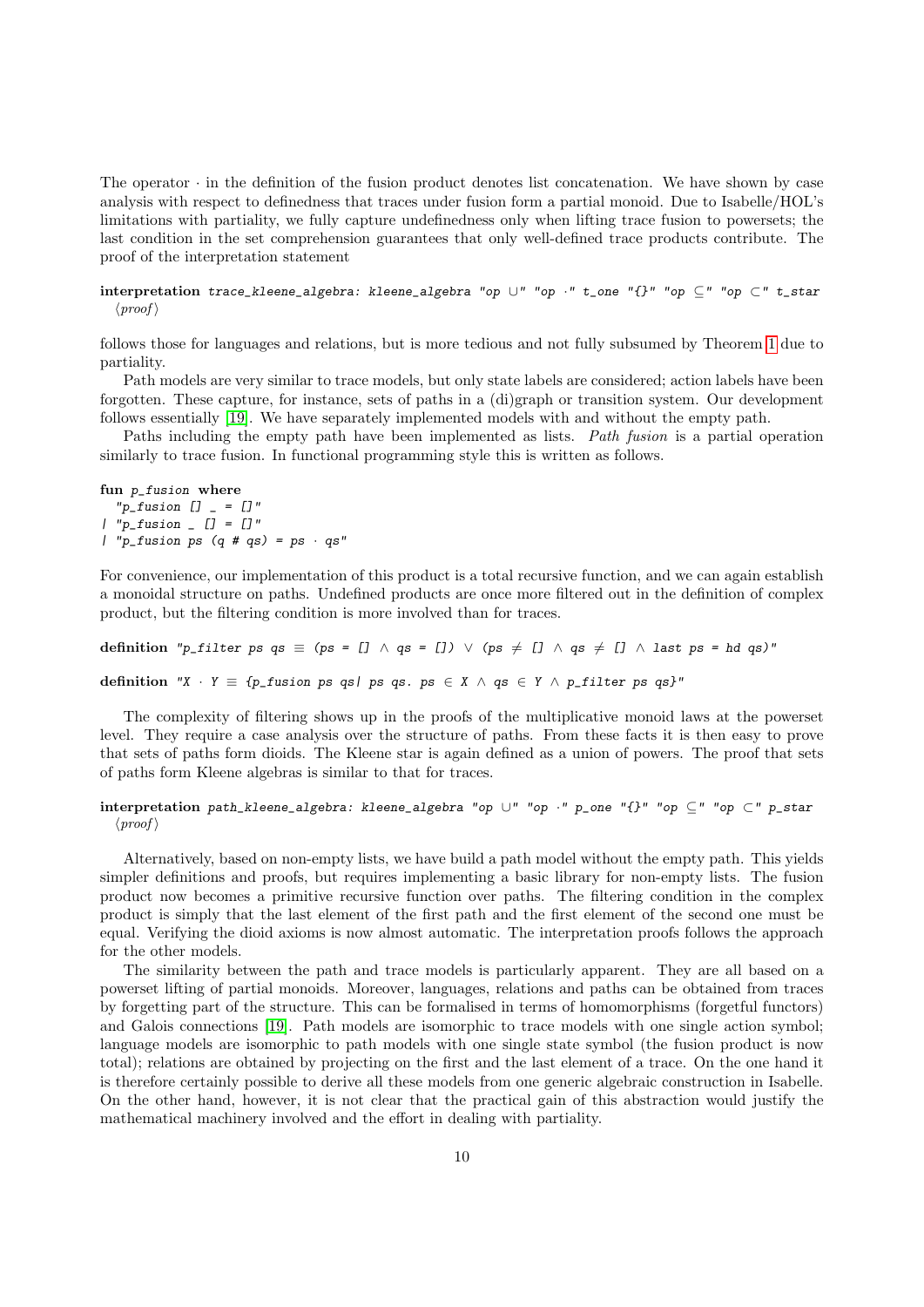### 7. Matrices

Matrices form an important model of Kleene algebras due to their relevance for completeness proofs [\[17\]](#page-19-16). They can be used for encoding computing systems via automata or transition systems. We provide two models; one for potentially infinite matrices and one for the more usual  $m \times n$ -matrices of fixed dimension. We mainly discuss the first model because it is simpler, but similar to the second.

In the infinite case, matrices are functions from two index sets into some suitable algebra, which we assume to be a dioid. The only restriction is that, in the matrix product, summation ranges over a finite index set. A more general more notion of product could easily be obtained, but it would leave the realm of semirings where only finite sums are available. It can then be shown that dioids are closed under matrix formation.

We have defined the type  $(\alpha, \beta, \gamma)$  infmatrix as a synonym for functions of type  $\alpha \to \beta \to \gamma$ . The unit and zero matrix are formalised as follows.

definition "ε i j  $\equiv$  (if i = j then 1 else 0)"

definition " $\delta$  i j  $\equiv$  0"

In the definition of  $\varepsilon$ , the equality comparison forces the two index types to be the same, which results in "square" matrices. The target type is usually constrained to be a dioid. Matrix addition is defined in the usual point-wise way.

definition "(f  $\oplus$  g) i j  $\equiv$  (f i j) + (g i j)"

It is then straightforward to show that matrices over a dioid form a bounded join-semilattice with respect to addition. As already mentioned, matrix multiplication imposes a finiteness constraint on the index type over which the sum is taken.

definition "
$$
(f \otimes g)
$$
 i  $j \equiv \sum_{k::\beta::finite}$  { $(f i k) \cdot (g k j)$ }"

In the dioid setting, addition is idempotent, and the finite sum  $\sum_{\mathbf{k}}$  is actually a finite supremum. Its properties and preconditions are subtly different from the usual Isabelle setsum operation, and we have designed a specific library for finite suprema with around 30 facts. The finiteness constraint in the product is needed because infinite sums need not exist in a dioid. We could then show the remaining dioid laws, some of which are rather involved. The most complex one is associativity of matrix multiplication, which relies on auxiliary lemmas for finite suprema and rearranging sums. The Isar proofs of these facts essentially translate manual proofs step by step. Given these individual algebraic laws, showing that dioids are closed under matrix formation is then automatic.

interpretation matrix\_dioid: dioid\_one\_zero "op  $\oplus$ " "op  $\otimes$ "  $\varepsilon$  δ "op  $\leq$ " "op <"  $\langle proof \rangle$ 

We have also formalised the more standard case of  $n \times m$ -matrices over dioids. This is similar to a development in the Isabelle/HOL library for multivariate analysis, but we explicitly define type constructors for (square) matrices and use weaker assumptions on the element types in matrix operations. Formally,

```
datatype (\alpha, \beta, \gamma) matrix = Matrix "\beta at Most \rightarrow \gamma at Most \rightarrow \alpha"
```

```
datatype (\alpha, \beta) sqmatrix = SqMatrix "\beta atMost \rightarrow \beta atMost \rightarrow \alpha"
```
where  $\alpha$  at Most is a finite type whose size is determined by  $\alpha$ . We have then defined the usual operations of matrix addition and multiplication on finite (square) matrices, and proved that square matrices over a dioid form a dioid. The approach and proof effort is comparable to the infinite case.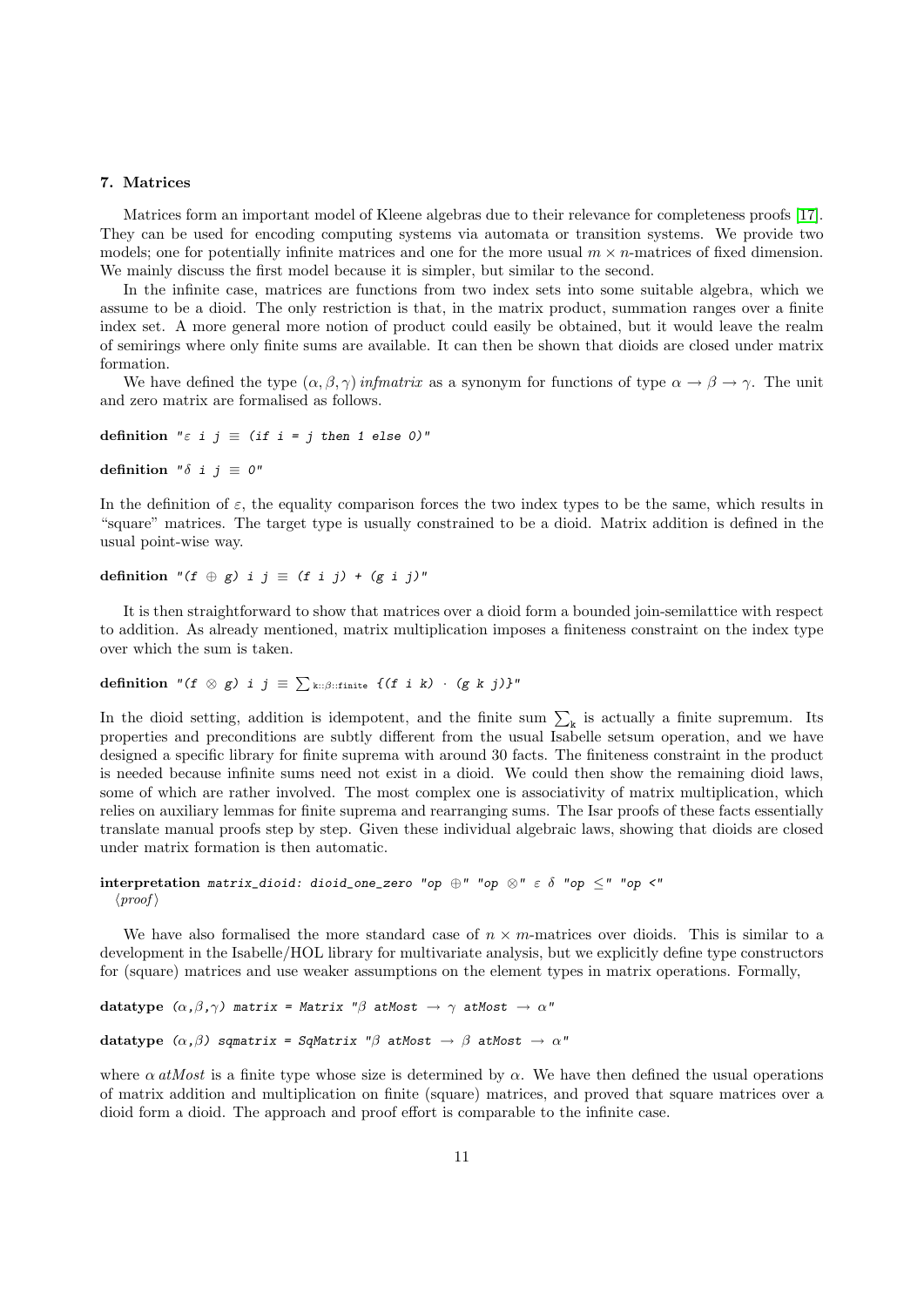Neither implementation so far includes the star. It is well known that matrices over a Kleene algebra form a Kleene algebra, and this result is useful for various reasons. Its absence is currently a main obstacle for safely using the Isabelle decision procedure for regular expressions for solving Kleene algebra identities. The definition of the star of a (square) matrix is recursive by splitting into appropriate sub-matrices (cf. [\[17\]](#page-19-16)). Implementing this in Isabelle and verifying the laws of Kleene algebra is rather tedious. An elegant existing implementation in Coq [\[18\]](#page-19-17) shows the power of dependent types for this purpose.

It is well known that finite relation algebras with n elements are isomorphic to algebras of  $n \times n$  Boolean matrices where, in addition to the dioid operations, a top matrix, the intersection of two matrices, complementation of a Boolean matrix and transposition as conversion need to be defined. We have implemented these concepts for infinite Boolean matrices (in the order mentioned) and proved that these matrices form a model of relation algebra.

definition " $\tau$  i j  $\equiv$  True" definition " $(f \cap g)$  i  $j \equiv (f i j) \cdot (g i j)$ " definition " $f^c \equiv (\lambda i \ j. - f i j)$ " definition " $f^{\dagger}$   $\equiv$  ( $\lambda i$  j. f j i)" interpretation matrix\_ra: relation\_algebra  $\langle signature \; list \rangle$  $\langle proof \rangle$ 

Only the verification of the residuation axiom—the last axiom in the relation algebra type class—required a certain amount of work in the matrix model. A similar construction for  $n \times n$  Boolean matrices can be obtained along these lines.

#### 8. Formal Power Series

Formal power series are functions from free monoids into dioids, Kleene algebras or, more generally, semirings. They are widely applied in language and automata theory, cf. Berstel and Reutenauer's book [\[20\]](#page-19-19). Our implementation generalises a formalisation of formal power series, as they are known from combinatorics and ring theory, by Chaieb in the Isabelle/HOL library [\[21\]](#page-19-20).

We currently focus on Kleene algebras and leave the integration of non-idempotent semirings for future work. Although this may seem mathematically straightforward, this is not entirely trivial from a programming point of view. Dioids can use finite suprema whereas semirings require Isabelle's more general setsums for addition, which are defined for arbitrary commutative monoids. As usual, we program elements of free monoids as lists. Thus, the type of formal power series (with codomain  $\beta$ ) is isomorphic to the type of functions from  $\alpha$  list to  $\beta$ . In contrast, Chaieb's formal power series are functions from the natural numbers.

```
typedef (\alpha, \beta) fps = "{f::\alpha list \rightarrow \beta. True}"
   morphisms $ Abs_fps \ \langle proof \rangle
```
The function Abs fps and its counterpart \$ are coercions between the types of functions and formal power series.

The dioid operations on formal power series are defined as follows. The zero formal power series is the (isomorphic image of the) function  $\lambda n$ . 0 that maps every monoid element to 0 in the dioid. The multiplicative unit of formal power series, denoted 1 by overloading, maps the monoidal unit (the empty list) to 1 in the dioid and every other element of the monoid to 0:

definition "1  $\equiv$  Abs\_fps ( $\lambda$ n. if n = [] then 1 else 0)"

Addition of formal power series is defined point-wise.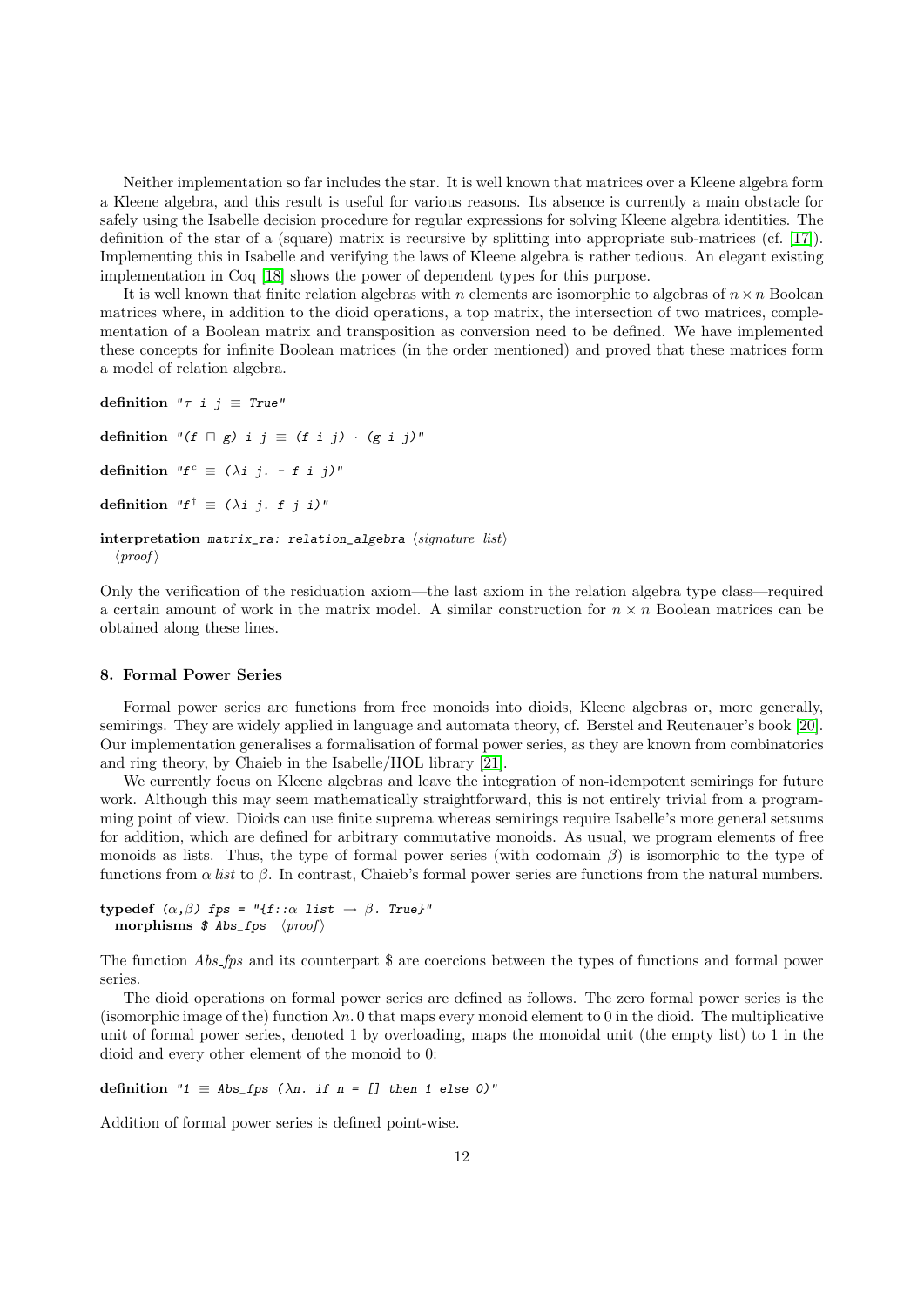definition "f +  $g \equiv Abs_fps$  ( $\lambda n$ . f  $\hat{s}$  n +  $g$   $\hat{s}$  n)"

The product of formal power series is the well known convolution or Cauchy product

$$
(f \cdot g) n = \sum_{x \cdot y = n} (f \ x) \cdot (g \ y).
$$

Programming this in Isabelle requires splitting a list representing an element of a free monoid into all possible prefix/suffix pairs and multiplying with respect to these splittings in the dioid.

# definition "f · g  $\equiv$  Abs\_fps ( $\lambda$ n.  $\sum$  {f \$ x · g \$ y| x y. n = x · y})"

This summation over all splittings of n is captured by the following definition.

definition "splitset 
$$
n \equiv \{(x, y) | x y. n = x \cdot y\}''
$$

This set can, of course, be defined more constructively by recursion. Both variants are helpful for proving algebraic properties.

The proof that formal power series form bounded join-semilattices requires little more than unfolding definitions. Establishing the multiplicative monoid properties, in contrast, is tedious, and needs a number of auxiliary lemmas and, once more, facts about finite suprema. The multiplicative left unit law is best proved by case analysis over the structure of lists using the recursive definition of splitset. For the right unit law, however, dual lists would be needed. We have therefore proved it in a more algebraic fashion from properties of finite suprema. Both proofs formalise a simple mathematical insight. Consider the left unit law

$$
(1 \cdot f) \; xs = \sum_{ys \cdot zs = xs} (1 \; ys) \cdot (f \; zs)
$$

for a list xs. The power series 1 maps the empty list to 1 in the dioid, which yields  $f$  xs in the product. All other lists ys are mapped to 0, which annihilates the product. Hence only f  $xs$  survives the Cauchy product. The right unit law is dual. The proof of the associativity law relies on a generic lemma for rearranging the sums that occur, similar to the case of matrices. We have combined the proofs of the individual algebraic laws into an instantiation proof that formal power series into a dioid form a dioid.

# instantiation fps :: (type,dioid\_one\_zero) dioid\_one\_zero

 $\langle proof \rangle$ 

Two approaches of formalising the star of formal power series can be found in the literature, but detailed proofs are usually omitted. First, it can be shown that for *proper* power series, which satisfy  $f \ 1 = 0$ , the star can be defined as the finite sum  $f^*$   $x = \sum_{0 \le i \le |x|} f^i x$ . We have formalised the more interesting case of power series into Kleene algebras, where the star can be defined recursively as

$$
f^* 1 = (f 1)^*,
$$
  $f^* x = f^* 1 \cdot \sum_{y \cdot z = x, y \neq 1} f y \cdot f^* z,$ 

where  $x \neq 1$ . We have first defined the star on functions, where we can use Isabelle's package for recursive functions, and then lifted it to the type of formal power series.

```
fun star_fps_rep where
   "star_fps_rep f [] = (f [])^*"
| "star_fps_rep f n = (f [])^*.
      {\tt tar\_fps\_rep} f n = (f [])* \sum~\{f~y~\cdot~{\tt star\_fps\_rep}~f~z~|~y~z. n = y @ z \wedge~y~\neq~[J}\}''
```
lift\_definition star\_fps :: "('a, 'b) fps  $\Rightarrow$  ('a, 'b) fps"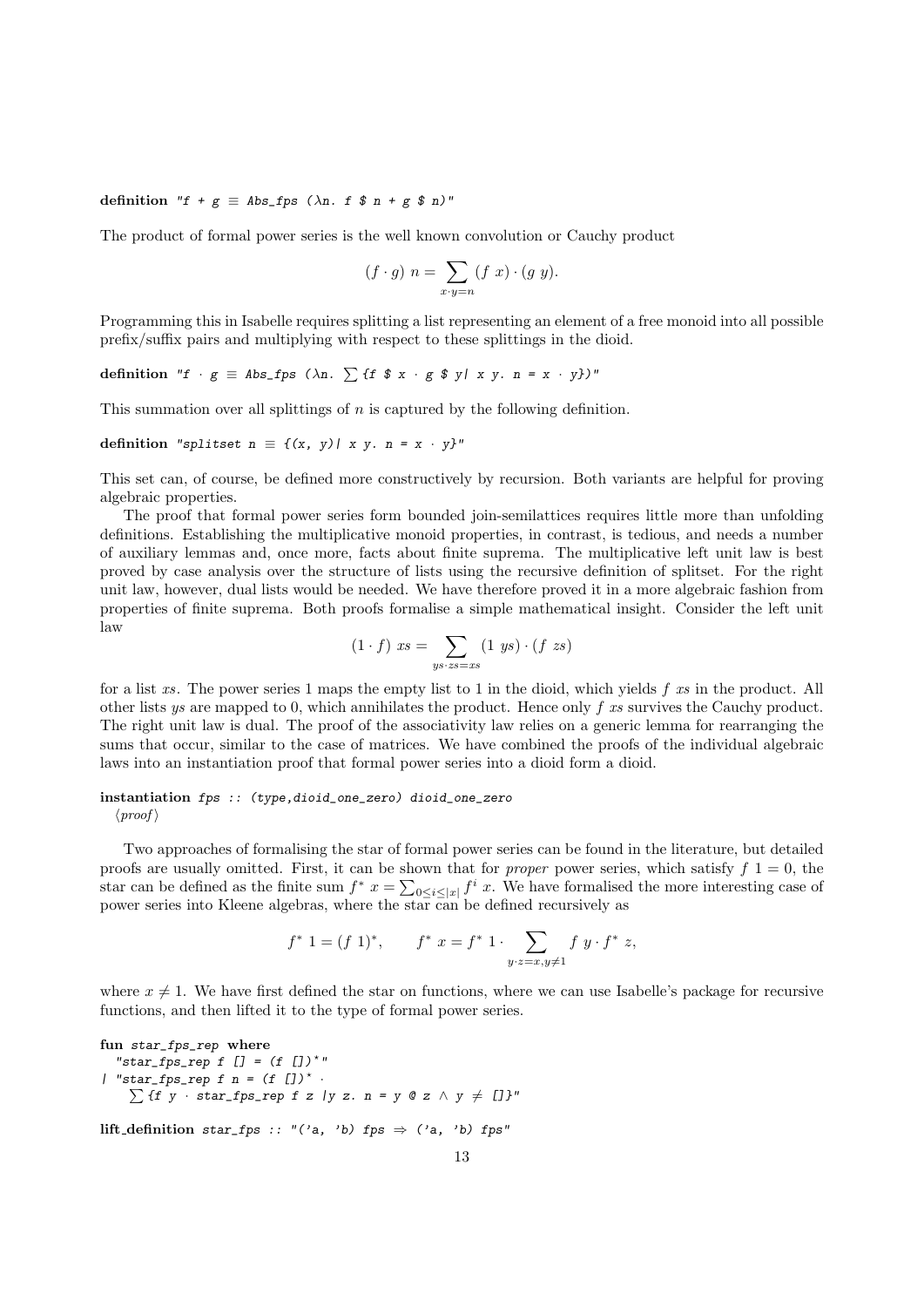```
is star_fps_rep ..
```
The verification of the star unfold and star induction axioms from these definitions is tedious. It uses case analyses on the structure of the free monoid and a few auxiliary lemmas. This yields the main result of this section.

instantiation fps :: (type,kleene\_algebra) kleene\_algebra  $\langle proof \rangle$ 

### 9. Max-Plus and Min-Plus Algebras

Max-plus and min-plus algebras are important mathematical structures in their own right. A standard reference is Gondran and Minoux's book [\[11\]](#page-19-10). Applications include combinatorial optimisation, control theory, algorithm design or internet routing. We have developed the basics of this approach; as far as we know, for the first time in Isabelle. All instances require extensions of number fields by elements  $\pm \infty$ , either in combination or separately. Separate extensions are currently not available in Isabelle, though they can easily be obtained.

We first discuss max-plus and min-plus algebras over  $\mathbb R$ . The carrier set of the max-plus algebra is the set  $\mathbb{R} \cup \{-\infty\}$ . The operation of addition is maximum, that of multiplication is addition, the additive unit is minus infinity and the multiplicative unit is zero.

We have defined a datatype for  $\mathbb{R} \cup \{-\infty\}$  and extended the (recursive) functions of maximum and addition accordingly. After fixing the units, the instance proof that max-plus algebras over the reals form selective semirings is a straightforward case analysis over the data type; the proof that they also form dioids is then automatic from our abstract algebraic results.

The proofs for min-plus algebras are very similar. Now, the real numbers are extended by  $+\infty$ , multiplication is minimum, addition is multiplication, the additive unit is  $+\infty$  and the multiplicative unit is 1.

None of these algebras can be expanded to Kleene algebras. In the max-plus algebra, for instance, the star should be an upper bound of  $\{x^n | n \in \mathbb{N}\}$ , but this set obviously has no upper bound in  $\mathbb{R} \cup \{-\infty\}$ . Such expansions work, however, for restricted carrier sets. As an example we have formalised the min-plus algebra over  $\mathbb{N} \cup \{+\infty\}$ . In this case,  $x^* = 1$  for all x. Verifying the laws of (commutative) Kleene algebra from this definition is trivial, based on Isabelle's library for numbers, monoids and semilattices. The combination of max/min-plus algebras with matrices is particularly interesting for algorithmic developments or modelling, for instance, discrete event systems or Petri nets.

# 10. Other Models of Kleene Algebra

We have implemented further models of dioids and Kleene algebras. It can, for instance, easily be shown that the Booleans under conjunction and disjunction and, more generally, bounded distributive lattices distributive lattices with a least and a greatest element—form Kleene algebras. Here, multiplication is meet and the Kleene star maps each element to the greatest element of the lattice.

More interestingly, many of the models considered so far have a richer structure than that captured by Kleene algebra. In particular, residuation can be defined uniformly on all power set models, hence these and other models form action algebras. In the monoid model, residuation can be defined explicitly as

$$
X \to Z = \bigcup \{ Y \mid X \cdot Y \subseteq Z \}, \qquad Z \leftarrow Y = \bigcup \{ X \mid X \cdot Y \subseteq Z \}.
$$

This follows from general properties of Galois connections over complete lattices. To establish action algebras, we have first shown in an instance proof that  $\rightarrow$  and  $\leftarrow$  are upper adjoints in the Galois connection axioms of residuated lattices. The two proofs are duals and special cases of more abstract lattice theoretic proofs. From this basis, the instantiation proof for action algebras is purely algebraic; it only links the star axioms of Kleene algebras, for which monoidal models have already been built, with those of action algebras.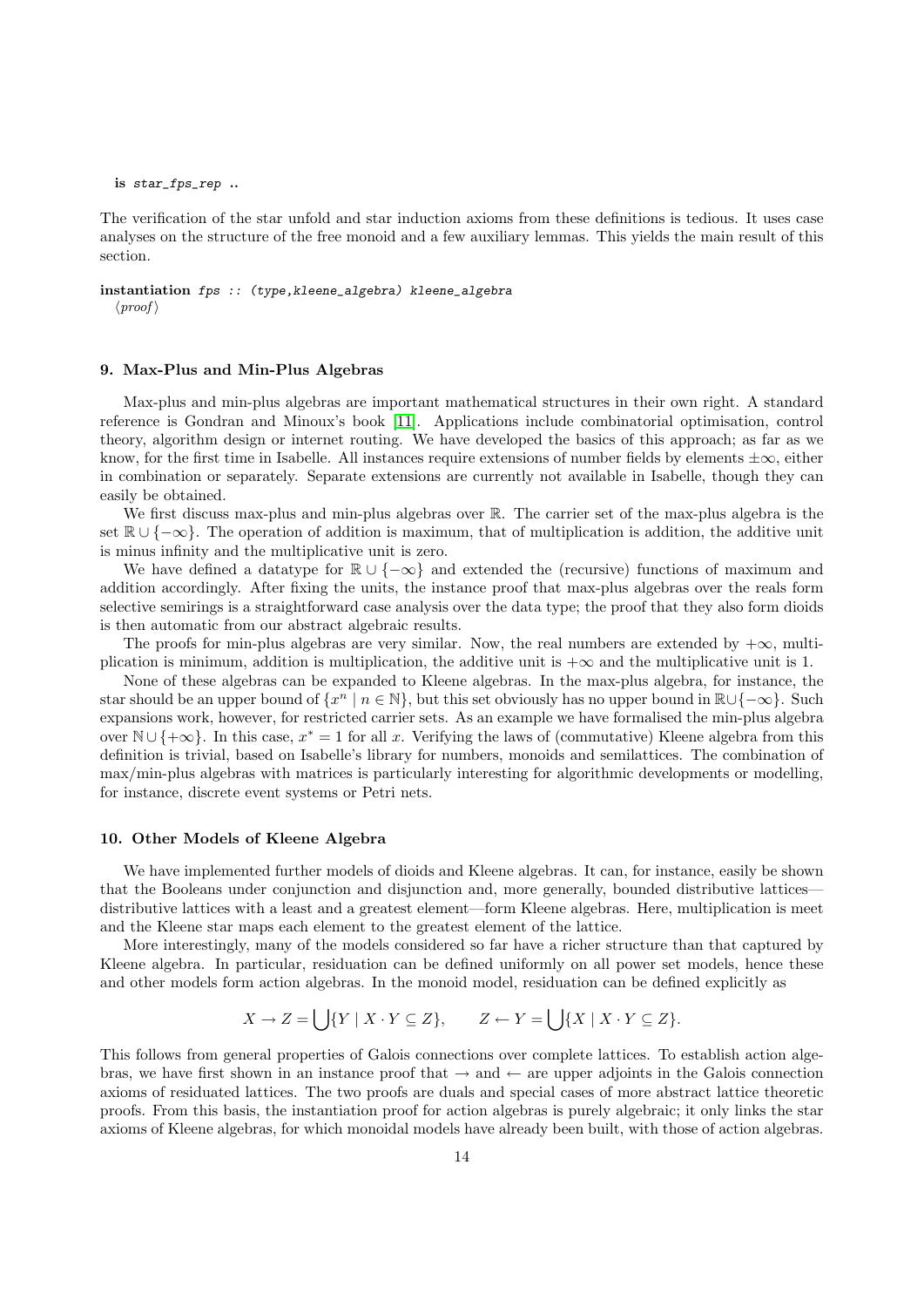Residuation for languages, relations, paths and traces has been formalised in similar ways. The verification of the residuated semilattice axioms is straightforward; proofs of the star axioms of action algebra are similar to those for monoids. Finally, we have formalised residuation for the min-plus algebra over the extended natural numbers. Since multiplication is commutative there is only one residual: the operation of truncated subtraction:  $x \to y = y - x$ . Showing that this induces a residuated lattice is immediate, based on Isabelle's libraries for natural numbers. The extension to action algebra is equally simple.

### 11. Proof Automation in Relation Algebra

Calculational reasoning in relation algebras is more difficult for humans than that in dioids or Boolean algebras, and perhaps even Kleene algebras. Proof automation is therefore typically less successful [\[22\]](#page-19-21). In this situation, a key to proof automation in applications is high-quality library design and modularisation. Domain specific knowledge is necessary to identify the right set of laws and prover specific knowledge to make these laws interact with built-in tactics and simplifiers.

When reading the following discussion, readers might find it helpful to consult the underlying Archive proof document [\[4\]](#page-19-3) in parallel.

As a first measure to increase proof automation in relation algebra, we have implemented more than twenty useful laws of Boolean algebra which are missing in Isabelle's standard libraries. These include simplification rules, for instance

$$
x \cdot y + x \cdot -y = x, \qquad (x+y) \cdot -x = y \cdot x, \qquad x + -x \cdot y = x + y,
$$

isotonicity rules such as  $x \leq y \longrightarrow w + x + z \leq w + y + z$ , which are notoriously difficult to "find" for automated theorem provers, and Galois connections such as

$$
x \cdot y = 0 \longleftrightarrow x \le -y, \qquad x \cdot -y \le z \longleftrightarrow x \le y + z.
$$

None of their proofs required any user interaction.

As a second measure, we have formalised Jónsson and Tarski's notion of Boolean algebra with opera-tors [\[23,](#page-19-22) [24\]](#page-19-23) in Isabelle. Following Maddux [\[9\]](#page-19-8) we restrict our attention to unary functions of type  $B \to B$ where  $B$  is a Boolean algebra. Of particular relevance are pairs of *conjugate* functions, that is operators  $f$ and  $g$  which satisfy

$$
(f x) \cdot y = 0 \longleftrightarrow x \cdot (g y) = 0.
$$

We have proved the basic facts about conjugate functions, most of them from Jónsson and Tarski's articles and Maddux's book. We have shown that conjugation is a symmetric relation and that conjugates are uniquely defined. Second, we have proved that conjugates are adjoints in a Galois connection, that is,

$$
f \ x \leq y \longleftrightarrow x \leq -g \ (-y).
$$

It then follows easily that  $f$  and  $g$  are additive, isotone and strict, that is,

$$
f(x+y) = f(x+f y, \quad x \leq y \longrightarrow f x \leq f y, \quad f = 0
$$

and likewise for g. They also satisfy the cancellation laws

$$
f(-g\ x) \le -x, \qquad g(-f\ x) \le -x.
$$

All these proofs were again fully automatic. Next, we have proved modular laws for conjugate functions. After proving the auxiliary law  $f(x - q y) \cdot y = 0$  and its symmetric counterpart we have derived the modular law

$$
f x \cdot y = f(x \cdot g y) \cdot y
$$

and its symmetric counterpart with a few user interactions. The modular laws of relation algebras are instances of these abstract laws.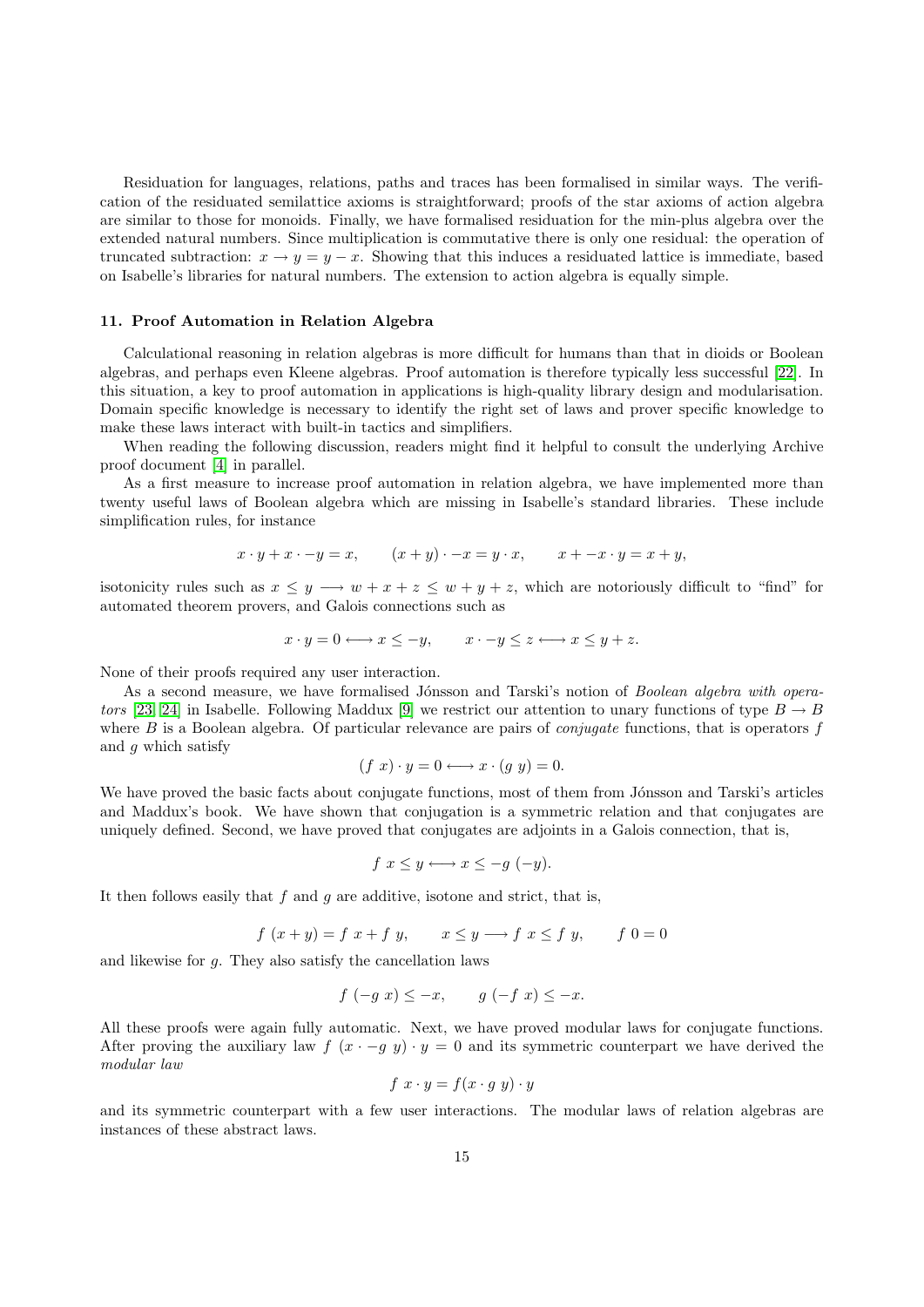An obvious link between Boolean algebras with operators and relation algebras are the conjugation relations between  $\lambda y. x; y$  and  $\lambda y. x^{\sim}$ ; y, as well as between  $\lambda y. y; x$  and  $\lambda y. y; x^{\sim}$ . We have formalised this relationship in Isabelle. In total we have formalised more than fifty basic theorems of relation algebra. Only six proofs required user interaction. Among these are Peirce's law

 $x; y \cdot z^{\smile} = 0 \longleftrightarrow y; z \cdot x^{\smile} = 0,$ 

one of Schröder's laws, which is similar, and the Dedekind rule

$$
x; y \cdot z \leq (x \cdot z; y^{-}); (y \cdot x^{-}; z).
$$

But all rules could be proved at the level of textbook granularity. The following proof is an example.

```
{\rm lemma\,\,}{\rm dedekind}\colon\, "x ; y \cdot z \leq (x \, \cdot z ; y \breve{\phantom{x}}) ; (y \cdot x \breve{\phantom{x}} ; z)"
proof -
   have "x ; y \cdot z \leq (x \cdot z ; y^{\vee}) ; (y \cdot ((x \cdot z ; y^{\vee})^{\vee} ; z))"
     by (metis modular_2' modular_1_var)
   also have "... \leq (x \cdot z ; y^{\sim}); (y \cdot x^{\sim} ; z)^{n}by (metis conv_iso inf_le1 inf_mono mult_isol mult_isor order_refl)
  thus ?thesis
     by (metis calculation inf.commute order_trans)
qed
```
A key for increasing the automation of many of these proofs are the conjugation properties mentioned. In particular, they immediately imply the strictness or annihilation laws  $x; 0 = 0$  and  $0; x = 0$  of the relational dioid retract.

From these basic laws we have implemented special concepts, such as vectors, subidentities or tests, various kinds of functions, and a domain operation, following the books of Schmidt and Ströhlein, Schmidt and Maddux. While the basic properties of vectors and domain were proved automatically and without much user interaction, some properties of tests turned out to be surprisingly resilient, in particular the law  $-(x; 1) \cdot 1' = -x \cdot 1'$ , where x is a test. In the case of domain we verified little more than the axioms of domain semirings [\[25\]](#page-19-24) in order to make all properties of this more abstract setting available in Isabelle.

We put particular emphasis on the development of a comprehensive library for functions. As usual we have implemented a partial function as a relation x satisfying  $x^{\sim}$ ;  $x \leq 1'$ ; whereas a total relation satisfies  $1' \leq x; x^{\sim}$ , an injective relation satisfies  $x; x^{\sim} \leq 1'$ , and a surjective relation satisfies  $1' \leq x^{\sim}$ ; x. Moreover, a map or function is a total relation which is a partial function while a bijection is an injective and surjective function. We have proved most of the basic properties that can be found in Schmidt and Ströhlein's, Schmidt's and Maddux's books, and most of them automatically. For applications, we found the following properties very helpful. First,  $(x \cdot z; y^{\smile}) = x; y \cdot z$ , whenever y is a partial function. Second,  $-(x; y) = x; -y$  whenever x is a function. Both required a moderate amount of user interaction. The following Isar proof of Theorem 4.2.2 (iii) from Schmidt and Ströhlein's book follows directly the textbook proof.

```
lemma ss_422iii: "p_fun_p y \implies (x \cdot z ; y^{\vee}); y = x ; y \cdot z"
proof (rule antisym)
  assume "p\_fun\_p y"show "x; y \cdot z \leq (x \cdot z ; y^{\smile}); y"
    by (metis dedekind eq_refl mult_subdistl order_trans)
  have "(x \cdot z ; y^{\vee}); y \leq x ; y \cdot (z ; (y^{\vee} ; y))"
    by (metis mult_subdistr_var mult_assoc)
  also have "\dots \leq x; y \cdot z; 1'"
    by (metis 'p_fun_p y' inf_absorb2 inf_le1 le_infI le_infI2 mult_subdistl p_fun_p_def)
  finally show "(x \cdot z ; y^{\sim}); y \leq x ; y \cdot z"
    by (metis mult.right_neutral)
qed
```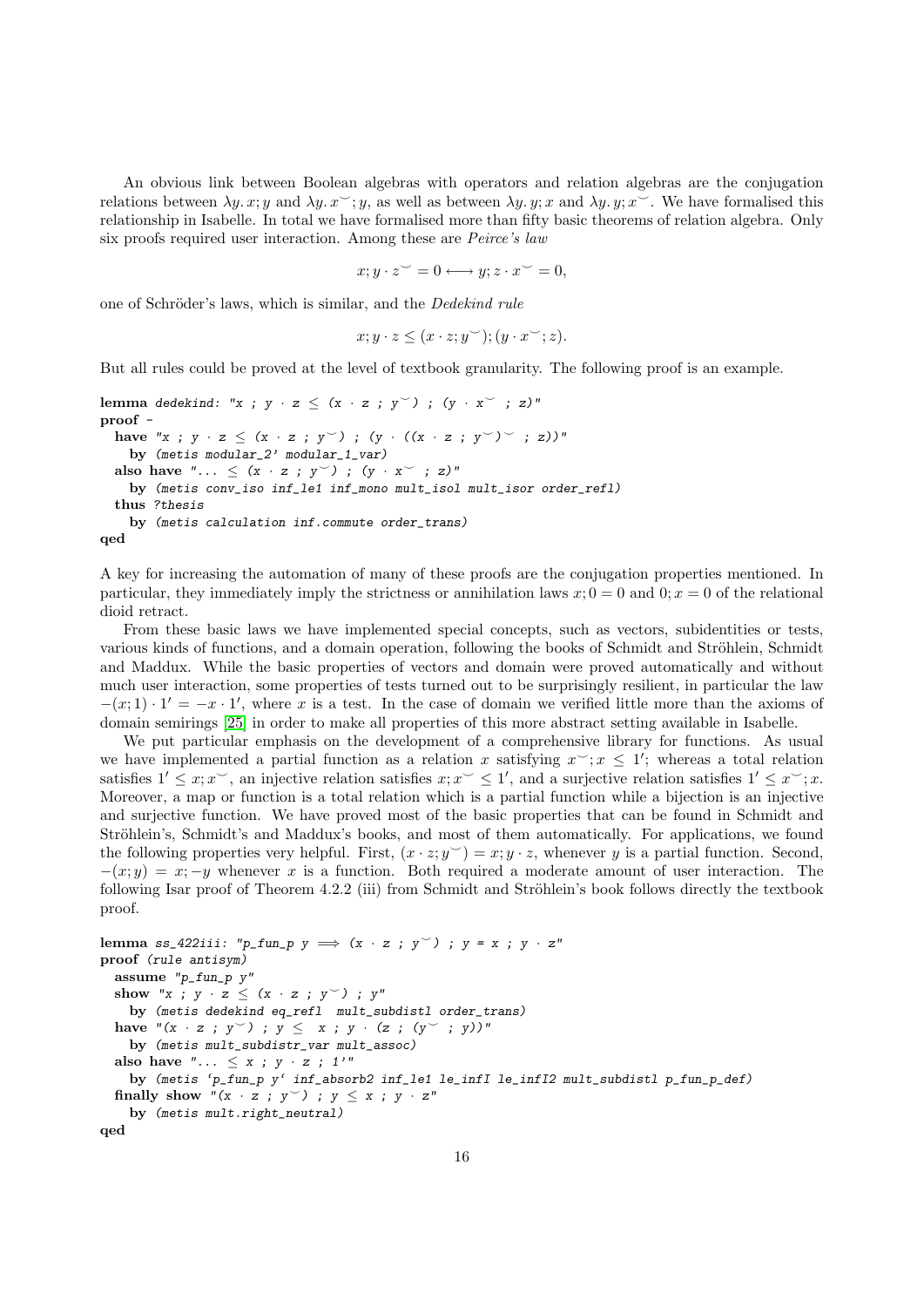### 12. Formalising Direct Relational Products

An important contribution of the Munich School consists in the axiomatisation of the concept of direct product by four simple identities in the calculus of relations. As far as we are aware, details have been published for the first time in Schmidt and Ströhlein's book.



It is obvious from the standard diagram for direct products that this requires a typed setting. The proofs in Schmidt and Ströhlein's book, however, suggest that the proofs demonstrating universality of the construction can be carried out safely without types. Our untyped formalisation in Isabelle directly follows their approach, but should be taken with a grain of salt since it could lead to false positives: theorems that we could prove may still fail in the presence of types; type safety has not been demonstrated formally within Isabelle.

The projections  $\pi_1$  and  $\pi_2$ , as relations, satisfy the axioms

$$
\pi_1^{\smile}; \pi_1 = 1', \qquad \pi_2^{\smile}; \pi_2 = 1', \qquad \pi_1; \pi_1^{\smile} \cdot \pi_2; \pi_2^{\smile} = 1', \qquad \pi_1^{\smile}; \pi_2 = 1.
$$

It follows that  $\pi_1$  and  $\pi_2$  are surjective functions. In Isabelle we have formalised direct products as follows, writing x and y instead of  $\pi_1$  and  $\pi_2$ :

definition "direct\_product\_p x  $y \equiv$  $(x^{\sim} ; x = 1' \wedge y^{\sim} ; y = 1' \wedge x ; x^{\sim} \cdot y ; y^{\sim} = 1' \wedge x^{\sim} ; y = 1)"$ 

After some basic properties we have automatically proved two helpful technical lemmas about general functions using Theorem 4.2.2(iii).

```
lemma dp_aux1:
  assumes "p\_fun\_p z"and "total_p w"
  and "x^\smile ; z = 1"shows "(w ; x^{\smile} \cdot y ; z^{\smile}) ; z = y''\langle proof \ranglelemma dp_aux2:
  assumes "p_fun_p z"
  and "total_p w"
  and "z ; x = 1"shows "(w ; x^{\smile} \cdot y ; z^{\smile}) ; z = y"\langle proof \rangle
```
Schmidt and Ströhlein's first main theorem about direct products states that direct products are monomorphic, that is, projections are, for given sets, characterised up to isomorphism. In fact, for two pairs of projections  $(w, x)$  and  $(y, z)$ , this isomorphism is given explicitly by the following relation:

definition  $\Psi \equiv (\lambda \vee x \vee z \cdot \vee y \vee x \cdot z \vee z)$ "

We have verified the isomorphism properties described in Schmidt and Ströhlein's proof automatically, using our two technical lemmas.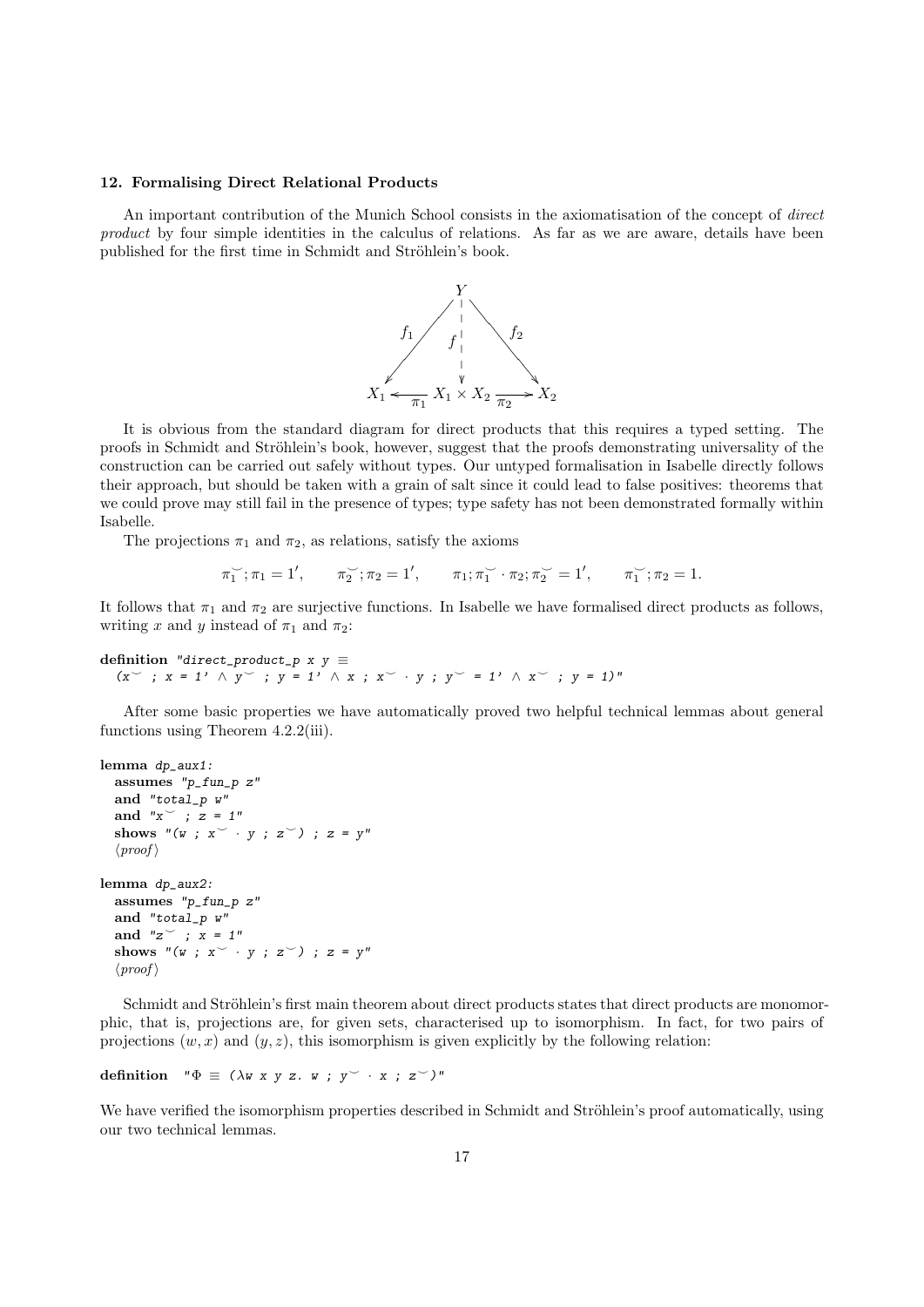```
lemma mono_dp_1:
  assumes "direct_product_p w x"
  and "direct_product_p y z"
  shows "\Phi w x y z ; y = w"
  \langle proof \ranglelemma mono_dp_2:
  assumes "direct_product_p w x"
  and "direct_product_p y z"
  shows "\Phi w x y z ; z = x"
  \langle proof \rangle
```
We have then formalised Schmidt and Ströhlein's proof that  $\Phi$  is indeed a function, using the characterisation  $\Phi$ ;  $-1' = -\Phi$  which has been proved equivalent to the usual definition of a function in our function library. We provide a detailed proof, which follows Schmidt and Ströhlein step by step, as an example. It shows that, with support from Isabelle's automated theorem prover integration, well developed libraries and an appropriate level of abstraction, even more advanced mathematical constructions and proofs can often be translated in a one-to-one fashion from paper and pencil proofs.

```
lemma Phi_map:
  assumes "direct_product_p w x"
  and "direct_product_p y z"
  shows "map_p (\Phi \le x \le z)'"
proof -
  have "\Phi w x y z ; -(1') = \Phi w x y z ; -(y; y^{\sim} \cdot z; z^{\sim})"
    by (metis assms(2) direct_product_p_def)
  also have "... = \Phi w x y z ; y ; -(y<sup>-</sup>) + \Phi w x y z ; z ; -(z<sup>-</sup>)"
   by (metis compl_inf assms(2) ss43iii dp_map1 dp_map2 mult.assoc distrib_left)
 also have "... = w; -(y^{\smile}) + x; -(z^{\smile})"
   by (metis (full_types) assms mono_dp_1 mono_dp_2)
 also have "... = -(w ; y^{\smile}) + -(x ; z^{\smile})"
   by (metis assms(1) ss43iii dp_map1 dp_map2)
 also have "... = -(\Phi \times x \times z)"
   by (metis compl_inf)
 finally show ?thesis
   by (metis map_prop)
qed
```
The proof that  $\Phi$  is an injection is then fully automatic. Schmidt and Ströhlein write that  $\Phi^{\sim}$  is a function as well "for reasons of symmetry". This symmetry is picked up by Isabelle and consequently the proof is fully automatic.

Finally we have constructed, for given functions  $f$  and  $g$ , a function  $F$  which makes the standard product diagram commute, and verified these commutation properties, as usual in category theory. This verification uses again our two technical lemmas and hence justifies their extraction. The proofs are fully automatic; projections are denoted by again by x and y.

```
definition "F \equiv (\lambda f \times g \times g \cdot f ; x^{\sim} \cdot g ; y^{\sim})"
```

```
lemma f_proj:
  assumes "direct_product_p x y"
  and "map_p g"
  shows "F f x g y; x = f''\langle proof \rangle
```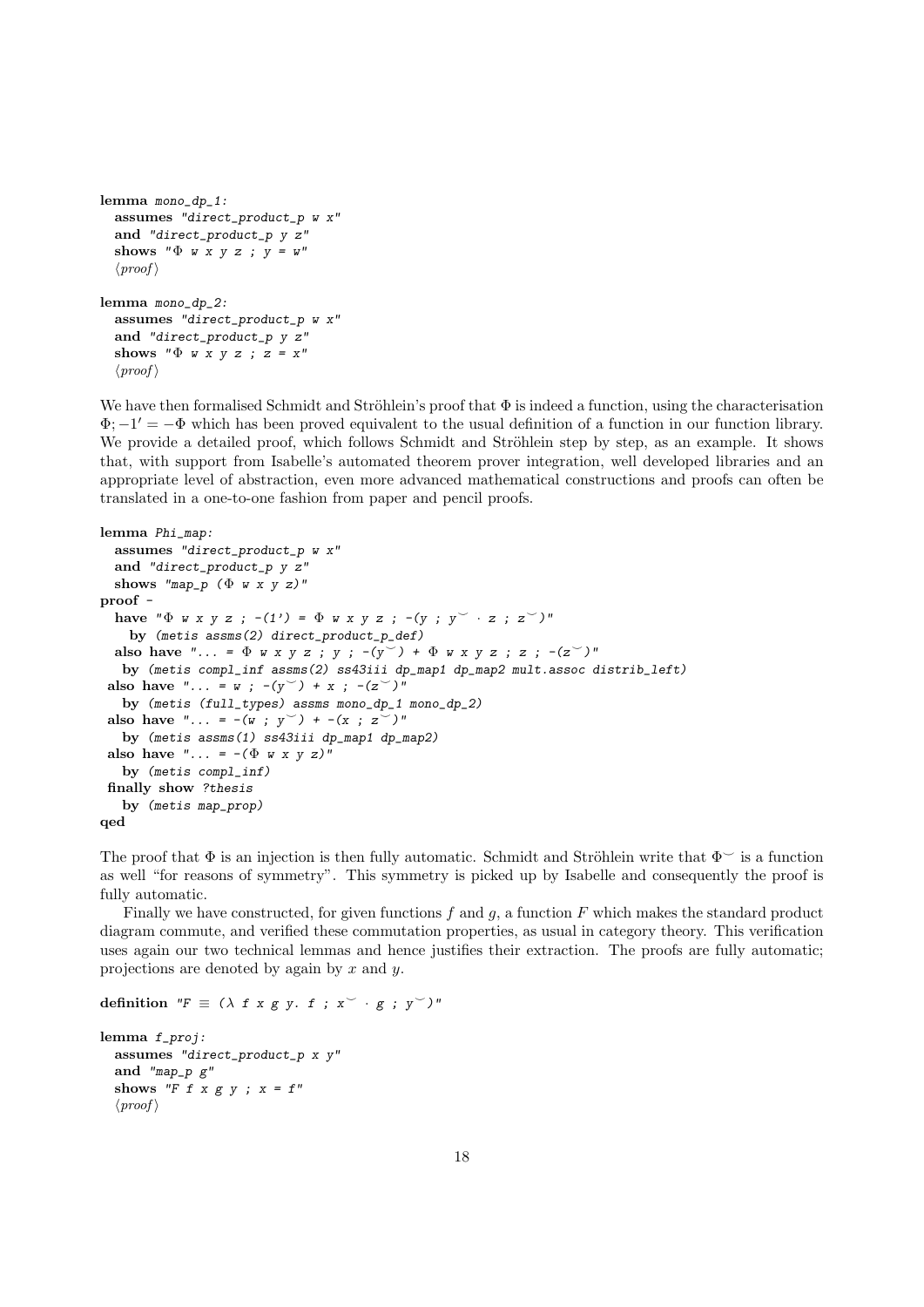```
lemma g_proj:
  assumes "direct_product_p x y"
  and "map_p f"
  shows "F f x g y; y = g''\langle proof \rangle
```
This completes Schmidt and Ströhlein's proof of universality of direct products. In addition we have verified universality of F more directly in the obvious category-theoretic way, assuming a second function  $G$  that makes the product diagram commute and showing, in a handful of interactions, that  $G = F$ .

In sum, all proofs in this section were automatic except for the verification that  $\Phi$  is a map, where we have decided to follow Schmidt and Ströhlein's proof step by step. This case study demonstrates the quality of our relation algebra library and Isabelle's power in picking up the right lemmas and employing automated theorem proving technology. The fact that our development is based on untyped relations might raise objections from Munich. But, in fact, our proofs do not hide anything that Schmidt and Ströhlein themselves found worth mentioning. At least our proofs faithfully capture the case of a product  $X \times X$ , where types are not needed.

# 13. Discussion and Conclusion

We have presented examples for programming and automating mathematics in the spirit of the Munich School of relation algebra. These are drawn from a reference formalisation for a hierarchy of Kleene algebras and relation algebras in Isabelle/HOL. The theory hierarchy implemented supports a wide range of computing applications and more advanced mathematical investigations. Most of the models presented are new in Isabelle, in particular the monoid, path, matrix, formal power series, min-plus and max-plus model, and the relational model of omega algebra. Interestingly, the omega operation does not exist in the trace, path and language models presented in this paper [\[19\]](#page-19-18). While the construction of models usually required significant user interaction due to their inherently higher-order concepts, the degree of proof automation in calculational reasoning with Kleene and relation algebras observed was certainly encouraging.

Variants of Kleene algebras support and enrich each other. This is a main lesson learnt from our work on the Tarski-Kleene hierarchy. Kleene algebras, on the one hand, emphasise diversity by capturing different models of computational interest. By focusing on the star they describe one of the most ubiquitous and powerful operations of computing, which is absent in Tarski's axiomatisation of relation algebra. Relation algebra, on the other hand, specialises on one particular model and yields a more precise description of it. In applications such as program correctness and verification we expect that the two approaches will cooperate and complement each other in Isabelle and the tool will automatically set the scope by selecting the most useful hypotheses for proofs.

Relations are making their way from logics to mathematics and applied sciences; to quote from one of Gunther Schmidt's recent keynote speeches. Our work demonstrates how far state-of-the-art theorem proving environments such as Isabelle support this transition. On the one hand, the proof and programming power of these tools might exceed the expectations that computer scientists or mathematicians such as Gunther Schmidt had at the beginning of their careers. On the other hand, our formalisation also demonstrate some current shortcomings. Additional work is certainly needed to transform theorem provers such as Isabelle into mainstream tools for programming and automating mathematics in relation algebra, Kleene algebras and beyond. However, to anyone working in the field of relational an algebraic methods in computer science, these tools are highly recommended.

Acknowledgements. The authors are grateful to Simon Foster, Victor Gomes and Walter Guttmann for contributions to the formalisation of the Tarski-Kleene hierarchy in Isabelle. Rudolf Berghammer has provided valuable information on the history of relational tool development by the Munich School—an account of which remains to be written. Hitoshi Furusawa and Yasuo Kawahara have helped to clarify the presentation of this paper through several discussions. Last, but not least, the second author is indebted to Gunther Schmidt for his continuous support and critical encouragement.